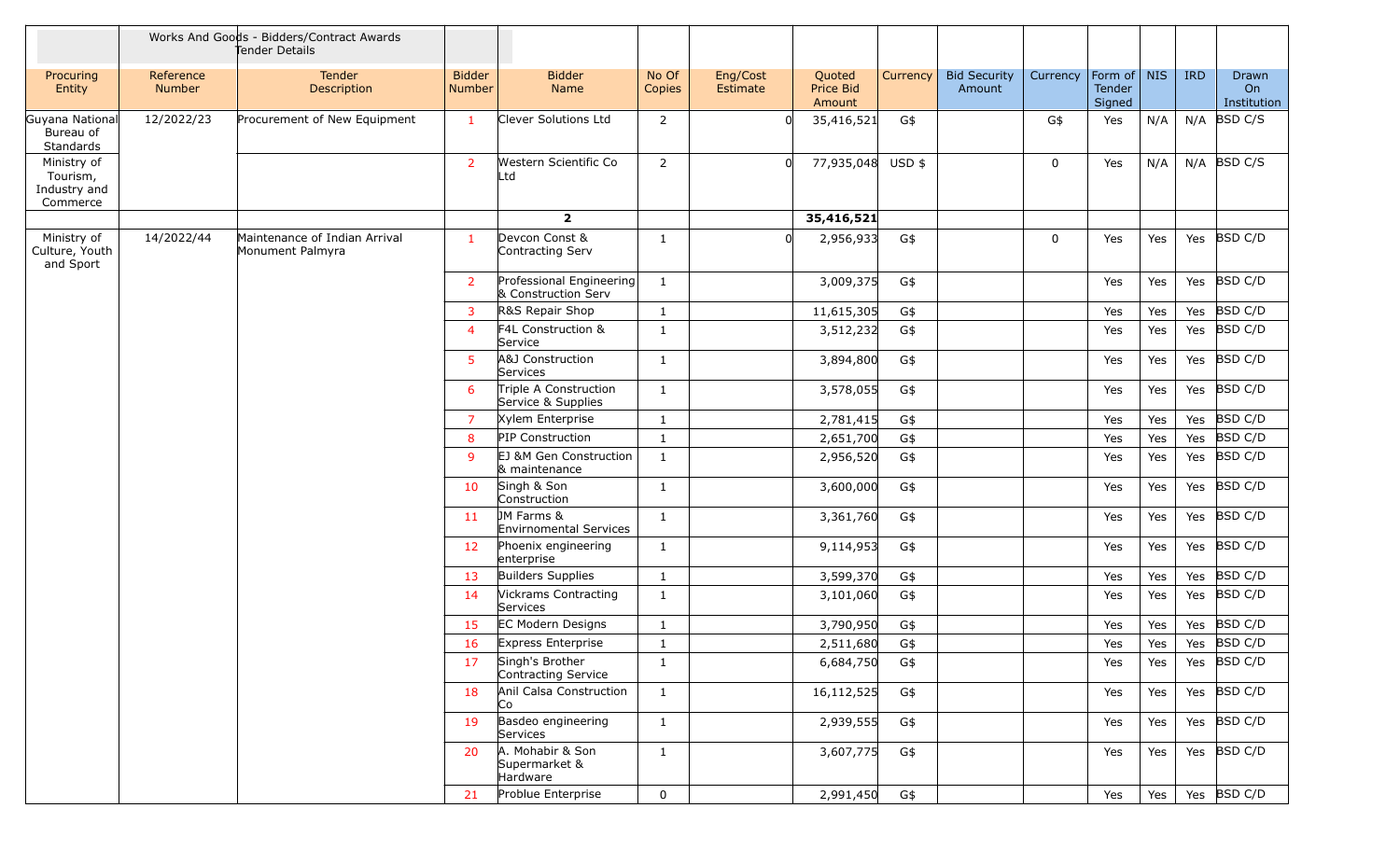|                     |                     | Works And Goods - Bidders/Contract Awards<br>Tender Details                 |                                |                                                     |                 |                      |                               |          |                               |          |                                 |     |            |                            |
|---------------------|---------------------|-----------------------------------------------------------------------------|--------------------------------|-----------------------------------------------------|-----------------|----------------------|-------------------------------|----------|-------------------------------|----------|---------------------------------|-----|------------|----------------------------|
| Procuring<br>Entity | Reference<br>Number | Tender<br>Description                                                       | <b>Bidder</b><br><b>Number</b> | <b>Bidder</b><br>Name                               | No Of<br>Copies | Eng/Cost<br>Estimate | Quoted<br>Price Bid<br>Amount | Currency | <b>Bid Security</b><br>Amount | Currency | Form of NIS<br>Tender<br>Signed |     | <b>IRD</b> | Drawn<br>On<br>Institution |
|                     | 14/2022/44          |                                                                             | 22                             | Trevor & Sons Gen<br>Constr Serv                    | 1               |                      | 2,956,920                     | G\$      |                               |          | Yes                             | Yes | Yes        | <b>BSD C/D</b>             |
|                     |                     |                                                                             | 23                             | Vish professional<br>Cultery                        | 1               |                      | 3,134,070                     | G\$      |                               |          | Yes                             | Yes | Yes        | BSD C/D                    |
|                     |                     |                                                                             | 24                             | D&R Construction &<br>machinery Rental              | $\mathbf{1}$    |                      | 2,688,909                     | G\$      |                               |          | Yes                             | Yes | Yes        | <b>BSD C/D</b>             |
|                     |                     |                                                                             | 25                             | High Definition<br>Engineering & Cooking            | 1               |                      | 3,734,685                     | G\$      |                               |          | Yes                             | Yes | Yes        | BSD C/D                    |
|                     |                     |                                                                             | 26                             | Junior George & Son<br>Constr & Equipment<br>Rental | 1               |                      | 3,562,050                     | G\$      |                               |          | Yes                             | Yes | Yes        | BSD C/D                    |
|                     |                     |                                                                             | 27                             | R&P Construction                                    | 1               |                      | 3,839,900                     | G\$      |                               |          | Yes                             | Yes | Yes        | BSD C/D                    |
|                     |                     |                                                                             | 28                             | Sukraj Industries                                   | 1               |                      | 3,202,300                     | G\$      |                               |          | Yes                             | Yes | Yes        | BSD C/D                    |
|                     |                     |                                                                             | 29                             | M&J Construction                                    | $\mathbf{1}$    |                      | 3,285,750                     | G\$      |                               |          | Yes                             | Yes | Yes        | <b>BSD C/D</b>             |
|                     |                     |                                                                             | 30                             | Office Pro Enterprise &<br>Contracting Serv         | $\mathbf{1}$    |                      | 3,169,350                     | G\$      |                               |          | Yes                             | Yes | Yes        | <b>BSD C/D</b>             |
|                     |                     |                                                                             | 31                             | G Hamilton's Builders                               | 1               |                      | 3,127,490                     | G\$      |                               |          | Yes                             | Yes | Yes        | BSD C/D                    |
|                     |                     |                                                                             | 32                             | <b>DBL Group</b>                                    | 1               |                      | 3,366,490                     | G\$      |                               |          | Yes                             | Yes | Yes        | BSD C/D                    |
|                     |                     |                                                                             | 33                             | N&S General<br>Engineering Contracting<br>Serv      | $\mathbf{1}$    |                      | 4,002,750                     | G\$      |                               |          | Yes                             | Yes | Yes        | BSD C/D                    |
|                     |                     |                                                                             | 34                             | Echosmart Contracting<br>Serv                       | $\mathbf 0$     |                      | 6,733,760                     | G\$      |                               |          | Yes                             | Yes | Yes        | BSD C/D                    |
|                     |                     |                                                                             |                                | 34                                                  |                 |                      | 2,511,680                     |          |                               |          |                                 |     |            |                            |
|                     | 15/2022/44          | Rehabilitation of Studio No 2-<br>National School of Dance National<br>Park | $\mathbf{1}$                   | Mr. Mohamed R Budna<br>Contracting Est              | $\mathbf{1}$    | 4,452,390            | 3,846,740                     | G\$      | $\Omega$                      | $USD$ \$ | Yes                             | Yes | Yes        | BSD C/D                    |
|                     |                     |                                                                             | $\overline{2}$                 | GD's Construction &<br>Supplies                     | 1               |                      | 3,943,740                     | G\$      |                               |          | Yes                             | Yes | Yes        | BSD C/D                    |
|                     |                     |                                                                             | 3                              | Junior Georgeo & Son<br>Const Equip Rental          | 1               |                      | 3,833,375                     | G\$      |                               |          | Yes                             | Yes | Yes        | BSD C/D                    |
|                     |                     |                                                                             | 4                              | Mr. Sayad Gen Const<br>Serv                         | $\mathbf{1}$    |                      | 3,910,330                     | G\$      |                               |          | Yes                             | Yes | Yes        | BSD C/D                    |
|                     |                     |                                                                             | 5                              | Anil Lalsa Construction                             | $\mathbf{1}$    |                      | 3,808,100                     | G\$      |                               |          | Yes                             | Yes |            | Yes BSD C/D                |
|                     |                     |                                                                             | $6\overline{6}$                | <b>AKP</b> Contracting                              | $\mathbf 1$     |                      | 3,621,314                     | G\$      |                               |          | Yes                             | Yes |            | Yes BSD C/D                |
|                     |                     |                                                                             | $\overline{7}$                 | JS and R International<br>Constr Company            | $\mathbf 0$     |                      | 5,568,700                     | G\$      |                               |          | Yes                             | Yes |            | Yes BSD Not<br>C/D         |
|                     |                     |                                                                             | 8                              | D&R Construction<br>Machinery Rental                | $\mathbf{1}$    |                      | 3,732,500                     | G\$      |                               |          | Yes                             | Yes | Yes        | BSD C/D                    |
|                     |                     |                                                                             | 9                              | Devcon Construction<br>and Contracting Serv         | $\mathbf{1}$    |                      | 3,797,475                     | G\$      |                               |          | Yes                             | Yes | Yes        | BSD C/D                    |
|                     |                     |                                                                             | 10                             | <b>KPL Building Concepts</b><br>Inc                 | $\mathbf{1}$    |                      | 4,108,100                     | G\$      |                               |          | Yes                             | Yes |            | Yes BSD C/D                |
|                     |                     |                                                                             | 11                             | A&E Construction<br>Supplies and Services           | $\mathbf{1}$    |                      | 3,901,050                     | G\$      |                               |          | Yes                             | Yes |            | Yes $ BSD C/D$             |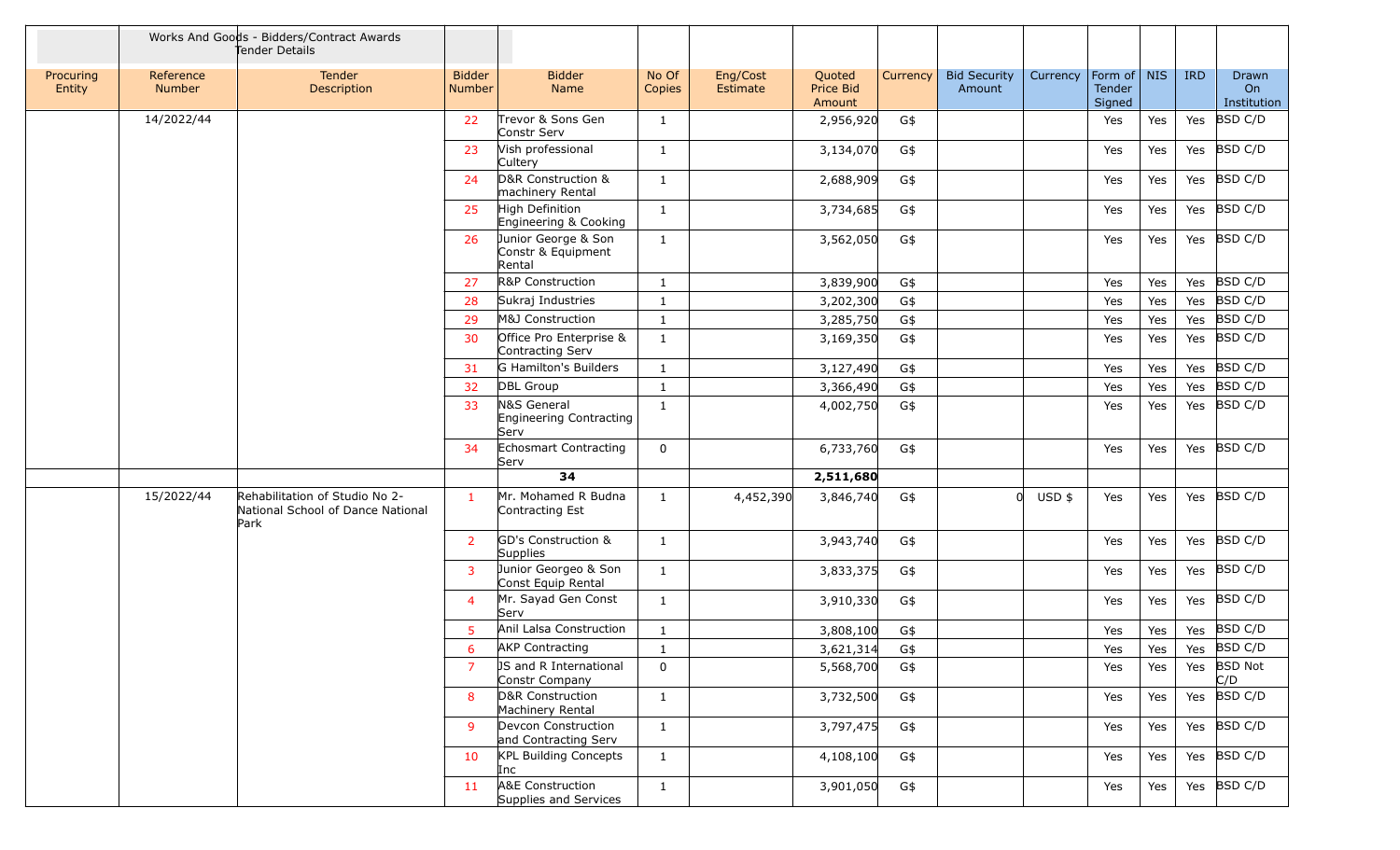|                     |                     | Works And Goods - Bidders/Contract Awards<br>Tender Details                                    |                         |                                               |                 |                      |                               |          |                               |             |                                 |     |            |                                           |
|---------------------|---------------------|------------------------------------------------------------------------------------------------|-------------------------|-----------------------------------------------|-----------------|----------------------|-------------------------------|----------|-------------------------------|-------------|---------------------------------|-----|------------|-------------------------------------------|
| Procuring<br>Entity | Reference<br>Number | Tender<br>Description                                                                          | <b>Bidder</b><br>Number | <b>Bidder</b><br>Name                         | No Of<br>Copies | Eng/Cost<br>Estimate | Quoted<br>Price Bid<br>Amount | Currency | <b>Bid Security</b><br>Amount | Currency    | Form of NIS<br>Tender<br>Signed |     | <b>IRD</b> | Drawn<br>On<br>Institution                |
|                     | 15/2022/44          |                                                                                                | 12                      | Diversity Investments<br>Inc                  | $\mathbf{1}$    |                      | 4,257,215                     | G\$      |                               |             | Yes                             | Yes | Yes        | BSD C/D                                   |
|                     |                     |                                                                                                | 13                      | Office Pro Ent and<br>Contracting Serv        | 1               |                      | 3,927,650                     | G\$      |                               |             | Yes                             | Yes | Yes        | <b>BSD Not</b><br>C/D                     |
|                     |                     |                                                                                                | 14                      | Co-operate<br>Construction                    | $\mathbf{1}$    |                      | 3,919,215                     | G\$      |                               |             | Yes                             | Yes | Yes        | BSD C/D                                   |
|                     |                     |                                                                                                | 15                      | <b>Builders Supplies</b>                      | -1              |                      | 4,220,765                     | G\$      |                               |             | Yes                             | Yes | Yes        | <b>BSD C/D</b>                            |
|                     |                     |                                                                                                | <b>16</b>               | Emeralds Gen Contr and<br>Distributors        | 1               |                      | 4,070,280                     | G\$      |                               |             | Yes                             | Yes | Yes        | BSD C/D                                   |
|                     |                     |                                                                                                | 17                      | N.Lall Construction and<br>Gen Supply Service | 1               |                      | 3,350,460                     | G\$      |                               |             | Yes                             | Yes | Yes        | <b>BSD C/D</b>                            |
|                     |                     |                                                                                                | 18                      | Touch-Stone<br>Construction                   | -1              |                      | 4,854,462                     | G\$      |                               |             | Yes                             | Yes | Yes        | BSD C/D                                   |
|                     |                     |                                                                                                | -19                     | Victorine Mentore<br>Constuction              | $\mathbf{1}$    |                      | 3,880,596                     | G\$      |                               |             | Yes                             | Yes | Yes        | BSD C/D                                   |
|                     |                     |                                                                                                | 20                      | VNV Construction and<br>Supply                | 1               |                      | 4,094,965                     | G\$      |                               |             | Yes                             | Yes | Yes        | BSD C/D                                   |
|                     |                     |                                                                                                | 21                      | Construct IT                                  | $\mathbf{1}$    |                      | 4,216,500                     | G\$      |                               |             | Yes                             | Yes | Yes        | BSD C/D                                   |
|                     |                     |                                                                                                | 22                      | Orin's Supreme<br>Enterprise                  | 1               |                      | 4,290,550                     | G\$      |                               |             | Yes                             | Yes | Yes        | <b>BSD C/D</b>                            |
|                     |                     |                                                                                                | 23                      | DR Engineering                                | -1              |                      | 4,045,850                     | G\$      |                               |             | Yes                             | Yes | Yes        | <b>BSD C/D</b>                            |
|                     |                     |                                                                                                | 24                      | F4L Construction &<br>Service                 | 1               |                      | 4,452,000                     | G\$      |                               |             | Yes                             | Yes | Yes        | BSD C/D                                   |
|                     |                     |                                                                                                | 25                      | Trevor & son Gen Constr<br>Services           | 1               |                      | 4,275,100                     | G\$      |                               |             | Yes                             | Yes | Yes        | BSD C/D                                   |
|                     |                     |                                                                                                | 26                      | MSC Consultancy, Inv<br>and Services Inc      | 1               |                      | 4,495,420                     | G\$      |                               |             | Yes                             | Yes | Yes        | BSD C/D                                   |
|                     |                     |                                                                                                | 27                      | TR Versatile<br>Construction Serv             | 1               |                      | 5,542,509                     | G\$      |                               |             | Yes                             | Yes | Yes        | <b>BSD Not</b><br>$C/D$ (vat<br>Included) |
|                     |                     |                                                                                                | 28                      | EJ&N General<br>Construction and Maint        | 1               |                      | 3,872,765                     | G\$      |                               |             | Yes                             | Yes | Yes        | BSD C/D                                   |
|                     |                     |                                                                                                | 29                      | kaiveri Procurement Log<br>and Inv Inc        | 1               |                      | 3,975,540                     | G\$      |                               |             | Yes                             | Yes | Yes        | <b>BSD C/D</b>                            |
|                     |                     |                                                                                                | 30                      | Ramu Construction                             | -1              |                      | 4,009,050                     | G\$      |                               |             | Yes                             | Yes | Yes        | BSD C/D                                   |
|                     |                     |                                                                                                | 31                      | Vas Global                                    | -1              |                      | 4,495,420                     | G\$      |                               |             | Yes                             | Yes | Yes        | BSD C/D                                   |
|                     |                     |                                                                                                | 32                      | Gryphon Engineering<br>Inc                    | $\mathbf{1}$    |                      | 3,848,700                     | G\$      |                               |             | Yes                             | Yes | Yes        | BSD C/D                                   |
|                     |                     |                                                                                                |                         | 32                                            |                 |                      | 3,350,460                     |          |                               |             |                                 |     |            |                                           |
|                     | 16/2022/44          | Construction and Upgrade Fence-<br>National Cultural Centre Mandela<br>and Homestrectch Avenue | $\mathbf{1}$            | D&R Construction and<br>machinery Rental      | $\mathbf{1}$    | 9,997,896            | 8,418,396                     | G\$      |                               | $\mathbf 0$ | Yes                             | Yes |            | Yes $ BSD C/D$                            |
|                     |                     |                                                                                                | $\overline{2}$          | VAS Global                                    | $\mathbf{1}$    |                      | 9,148,467                     | G\$      |                               |             | Yes                             | Yes | Yes        | BSD C/D                                   |
|                     |                     |                                                                                                | 3                       | Romano Builders                               | 1               |                      | 12,117,127                    | G\$      |                               |             | Yes                             | Yes | Yes        | BSD C/D                                   |
|                     |                     |                                                                                                | $\overline{4}$          | R's Modern Construction<br>& Supplies         | 1               |                      | 10,537,692                    | G\$      |                               |             | Yes                             | Yes | Yes        | BSD C/D                                   |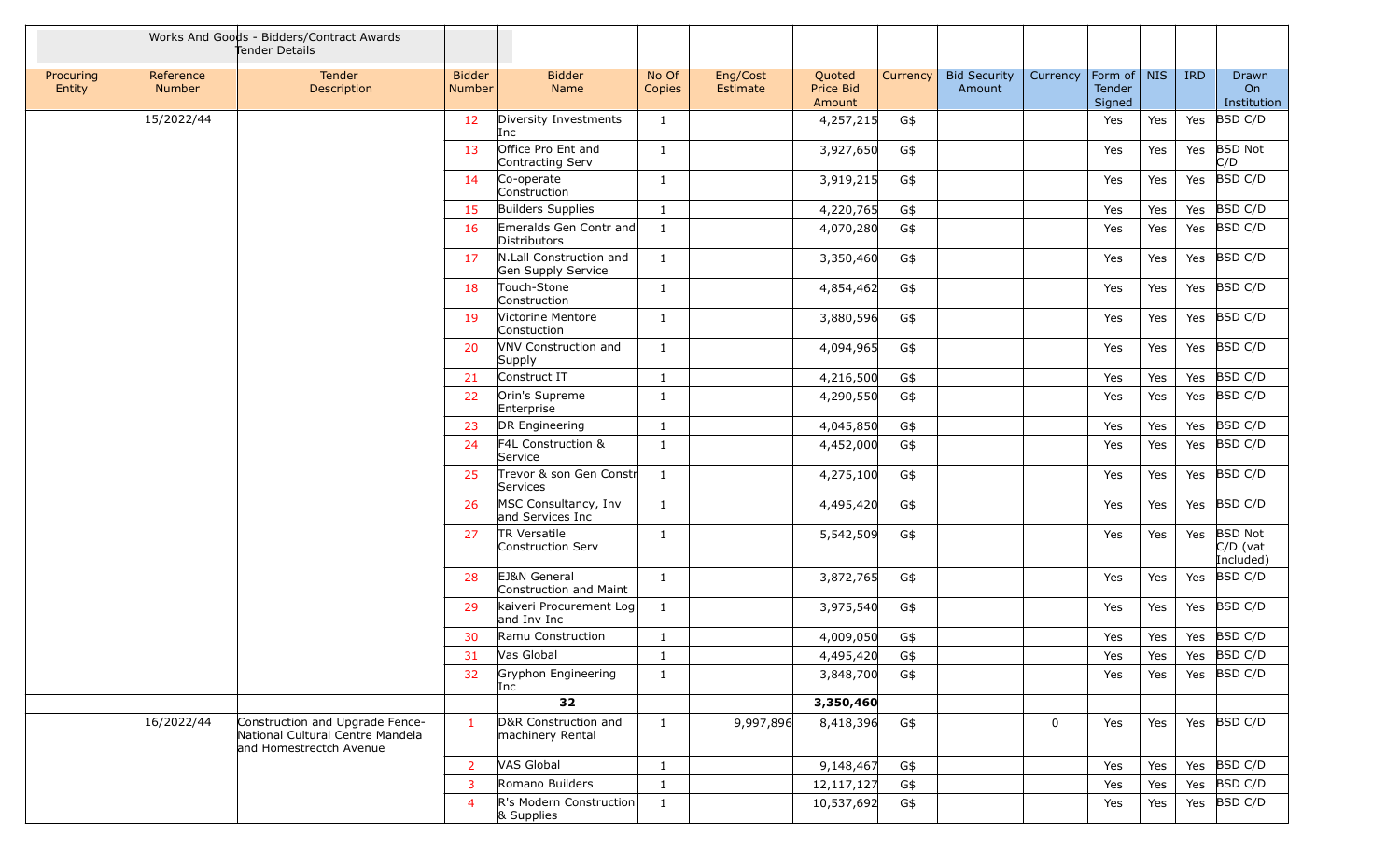|                     |                            | Works And Goods - Bidders/Contract Awards<br>Tender Details |                         |                                                    |                 |                      |                               |          |                               |                                               |     |            |                            |
|---------------------|----------------------------|-------------------------------------------------------------|-------------------------|----------------------------------------------------|-----------------|----------------------|-------------------------------|----------|-------------------------------|-----------------------------------------------|-----|------------|----------------------------|
| Procuring<br>Entity | Reference<br><b>Number</b> | <b>Tender</b><br>Description                                | <b>Bidder</b><br>Number | <b>Bidder</b><br>Name                              | No Of<br>Copies | Eng/Cost<br>Estimate | Quoted<br>Price Bid<br>Amount | Currency | <b>Bid Security</b><br>Amount | Form of   NIS<br>Currency<br>Tender<br>Signed |     | <b>IRD</b> | Drawn<br>On<br>Institution |
|                     | 16/2022/44                 |                                                             | 5                       | Orin Supreme Enterprise                            | 1               |                      | 9,227,724                     | G\$      |                               | Yes                                           | Yes | Yes        | <b>BSD C/D</b>             |
|                     |                            |                                                             | 6                       | Devcon Construction<br>and Contracting             | $\mathbf{1}$    |                      | 8,165,608                     | G\$      |                               | Yes                                           | Yes | Yes        | BSD C/D                    |
|                     |                            |                                                             | $\overline{7}$          | NK Engineering<br>Services                         | $\mathbf{1}$    |                      | 8,545,575                     | G\$      |                               | Yes                                           | Yes |            | Yes BSD C/D                |
|                     |                            |                                                             | 8                       | EJ&N Gen Construction<br>and Maintenance           | 1               |                      | 8,726,062                     | G\$      |                               | Yes                                           | Yes |            | Yes BSD C/D                |
|                     |                            |                                                             | 9                       | Singh & Son<br>Construction                        | $\mathbf{1}$    |                      | 10,677,271                    | G\$      |                               | Yes                                           | Yes |            | Yes BSD C/D                |
|                     |                            |                                                             | 10                      | <b>J&amp;A Lumber Yard and</b><br>Contracting Serv | 1               |                      | 9,809,756                     | G\$      |                               | Yes                                           | Yes | Yes        | BSD C/D                    |
|                     |                            |                                                             | 11                      | JD investments                                     | 1               |                      | 9,034,696                     | G\$      |                               | Yes                                           | Yes | Yes        | BSD C/D                    |
|                     |                            |                                                             | 12                      | Mohamed Sidique<br>Ramjohn Contracting<br>Serv     | $\mathbf{1}$    |                      | 8,988,837                     | G\$      |                               | Yes                                           | Yes | Yes        | BSD C/D                    |
|                     |                            |                                                             | 13                      | Mobile COnstruction<br>Company                     | $\mathbf{1}$    |                      | 10,767,405                    | G\$      |                               | Yes                                           | Yes |            | Yes BSD C/D                |
|                     |                            |                                                             | 14                      | ECS Construction and<br>Gen Supplies               | $\mathbf{1}$    |                      | 8,426,901                     | G\$      |                               | Yes                                           | Yes | Yes        | <b>BSD C/D</b>             |
|                     |                            |                                                             | 15                      | 4J's Construction<br>Service                       | $\mathbf{1}$    |                      | 8,348,527                     | G\$      |                               | Yes                                           | Yes | Yes        | BSD C/D                    |
|                     |                            |                                                             | 16                      | Arjune Construction Inc                            | $\mathbf{1}$    |                      | 14,354,522                    | G\$      |                               | Yes                                           | Yes | Yes        | BSD C/D                    |
|                     |                            |                                                             | 17                      | K&F Contracting Serv                               | $\mathbf{1}$    |                      | 8,145,020                     | G\$      |                               | Yes                                           | Yes | Yes        | BSD C/D                    |
|                     |                            |                                                             | 18                      | K.Ramdial Const &<br>Services                      | $\mathbf{1}$    |                      | 7,952,527                     | G\$      |                               | Yes                                           | Yes | Yes        | <b>BSD C/D</b>             |
|                     |                            |                                                             | 19                      | <b>DNS Enterprise</b>                              | $\mathbf{1}$    |                      | 13,494,470                    | G\$      |                               | Yes                                           | Yes | Yes        | BSD C/D                    |
|                     |                            |                                                             | 20                      | TR Versatile<br>Construction Service               | -1              |                      | 8,428,422                     | G\$      |                               | Yes                                           | Yes | Yes        | <b>BSD Not</b><br>C/D      |
|                     |                            |                                                             | 21                      | Emeralds General<br>Construction & Dis             | $\mathbf{1}$    |                      | 9,393,967                     | G\$      |                               | Yes                                           | Yes | Yes        | BSD C/D                    |
|                     |                            |                                                             | 22                      | <b>EC Modern Designs</b>                           | $\mathbf{1}$    |                      | 8,967,838                     | G\$      |                               | Yes                                           | Yes | Yes        | BSD C/D                    |
|                     |                            |                                                             | 23                      | Vs Group Inc                                       | $\mathbf{1}$    |                      | 13,083,180                    | G\$      |                               | Yes                                           | Yes | Yes        | <b>BSD C/D</b>             |
|                     |                            |                                                             | 24                      | Broadway engineering $\&$<br>Consultant            | $\mathbf{1}$    |                      | 13,083,180                    | G\$      |                               | Yes                                           | Yes | Yes        | <b>BSD C/D</b>             |
|                     |                            |                                                             |                         | Dundas Construction<br>Inc                         | 1               |                      | 9,997,416                     | G\$      |                               | Yes                                           | Yes |            | Yes BSD C/D                |
|                     |                            |                                                             | 26                      | VNV Const & supplies                               | $\mathbf{1}$    |                      | 7,085,694                     | G\$      |                               | Yes                                           | Yes |            | Yes BSD C/D                |
|                     |                            |                                                             | 27                      | <b>RNS Construction</b><br>Services Inc            | $\mathbf{1}$    |                      | 3,962,970                     | G\$      |                               | Yes                                           | Yes |            | Yes BSD C/D                |
|                     |                            |                                                             | 28                      | V&K Construction<br>Services                       | $\mathbf{1}$    |                      |                               |          |                               | No                                            | Yes |            | Yes $ BSD C/D$             |
|                     |                            |                                                             | 29                      | Victorine Mentore Const                            | $\mathbf{1}$    |                      | 8,893,764                     | G\$      |                               | Yes                                           | Yes |            | Yes BSD C/D                |
|                     |                            |                                                             | 30                      | High Defnitation &<br>Cooling                      | $\mathbf{1}$    |                      | 9,912,430                     | G\$      |                               | Yes                                           | Yes |            | Yes BSD C/D                |
|                     |                            |                                                             | 31                      | Anil Lalsa Construction                            | $\mathbf{1}$    |                      | 9,188,146                     | G\$      |                               | Yes                                           | Yes |            | Yes $ BSD C/D$             |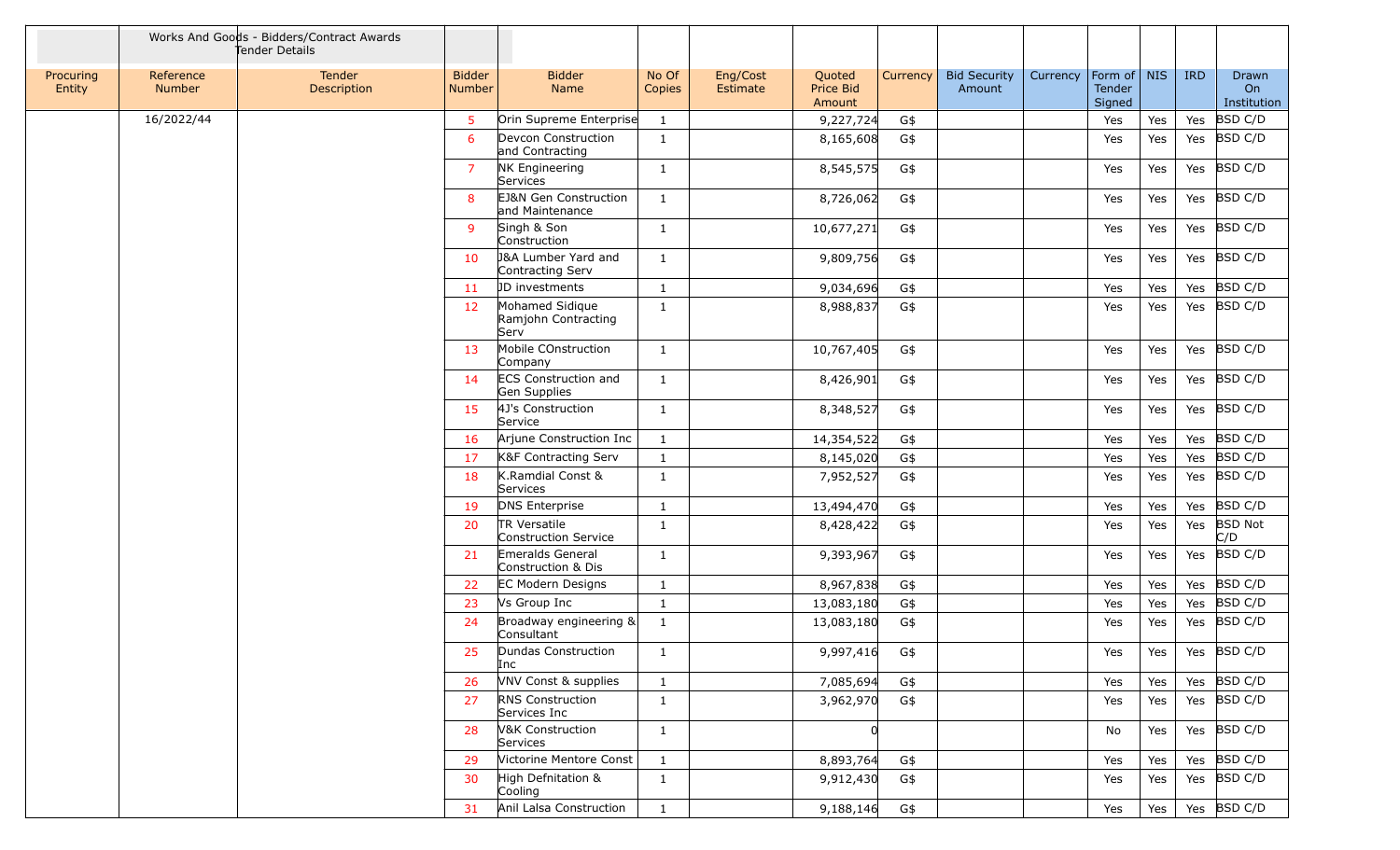|                     |                            | Works And Goods - Bidders/Contract Awards<br>Tender Details      |                         |                                                    |                 |                      |                               |                 |                               |             |                                 |     |            |                            |
|---------------------|----------------------------|------------------------------------------------------------------|-------------------------|----------------------------------------------------|-----------------|----------------------|-------------------------------|-----------------|-------------------------------|-------------|---------------------------------|-----|------------|----------------------------|
| Procuring<br>Entity | Reference<br><b>Number</b> | <b>Tender</b><br>Description                                     | <b>Bidder</b><br>Number | <b>Bidder</b><br>Name                              | No Of<br>Copies | Eng/Cost<br>Estimate | Quoted<br>Price Bid<br>Amount | <b>Currency</b> | <b>Bid Security</b><br>Amount | Currency    | Form of NIS<br>Tender<br>Signed |     | <b>IRD</b> | Drawn<br>On<br>Institution |
|                     | 16/2022/44                 |                                                                  | 32                      | Corporate Construction                             | $\mathbf{1}$    |                      | 11,593,890                    | G\$             |                               |             | Yes                             | Yes | Yes        | BSD C/D                    |
|                     |                            |                                                                  | 33                      | S. Hussain Building &<br>Civil eng                 | <sup>1</sup>    |                      | 9,727,630                     | G\$             |                               |             | Yes                             | Yes | Yes        | BSD C/D                    |
|                     |                            |                                                                  | 34                      | AMIC General<br>Contracting Service                | $\mathbf{1}$    |                      | 8,496,158                     | G\$             |                               |             | Yes                             | Yes |            | Yes BSD C/D                |
|                     |                            |                                                                  | 35                      | Office Pro Enterprise &<br>Contracting Ser         | 1               |                      | 9,138,503                     | G\$             |                               |             | Yes                             | Yes |            | Yes BSD C/D                |
|                     |                            |                                                                  | 36                      | Kaiveri Procurement Log<br>Investments Inc         | 1               |                      | 8,473,630                     | G\$             |                               |             | Yes                             | Yes | Yes        | BSD C/D                    |
|                     |                            |                                                                  | 37                      | DR Engineering                                     | 1               |                      | 9,599,315                     | G\$             |                               |             | Yes                             | Yes | Yes        | BSD C/D                    |
|                     |                            |                                                                  | 38                      | Phoenix Engineering<br>Enterprise                  | 1               |                      | 9,328,693                     | G\$             |                               |             | Yes                             | Yes | Yes        | BSD C/D                    |
|                     |                            |                                                                  | 39                      | Diversity Investments<br>Inc                       | 1               |                      | 8,597,841                     | G\$             |                               |             | Yes                             | Yes |            | Yes BSD C/D                |
|                     |                            |                                                                  | 40                      | N. Lall Construction &<br>general Supplies Service | $\mathbf{1}$    |                      | 8,983,691                     | G\$             |                               |             | Yes                             | Yes | Yes        | BSD C/D                    |
|                     |                            |                                                                  | 41                      | Touchstone Construction<br>VAT Included)           | 1               |                      | 15,038,927                    | G\$             |                               |             | Yes                             | Yes |            | Yes BSD C/D                |
|                     |                            |                                                                  | 42                      | N Singh & Sons<br>Contracting Serv                 | 1               |                      | 9,667,889                     | G\$             |                               |             | Yes                             | Yes | Yes        | BSD C/D                    |
|                     |                            |                                                                  | 43                      | R&R Supplies &<br>Contracting Serv                 | 1               |                      | 9,162,510                     | G\$             |                               |             | Yes                             | Yes | Yes        | BSD C/D                    |
|                     |                            |                                                                  | 44                      | <b>KPL Building Concepts</b><br>Inc                | $\mathbf{1}$    |                      | 9,105,712                     | G\$             |                               |             | Yes                             | Yes | Yes        | BSD C/D                    |
|                     |                            |                                                                  | 45                      | GD's Construction<br><b>Supplies</b>               | 1               |                      | 9,617,719                     | G\$             |                               |             | Yes                             | Yes | Yes        | BSD C/D                    |
|                     |                            |                                                                  | 46                      | R Persaid Construction                             | $\mathbf{1}$    |                      | 9,327,054                     | G\$             |                               |             | Yes                             | Yes |            | Yes BSD C/D                |
|                     |                            |                                                                  | 47                      | JPM's General<br>Construction Service              | 1               |                      | 9,522,921                     | G\$             |                               |             | Yes                             | Yes | Yes        | BSD C/D                    |
|                     |                            |                                                                  | 48                      | RW Electrical Company<br>& Building Cont           | <sup>1</sup>    |                      | 9,091,720                     | G\$             |                               |             | Yes                             | Yes | Yes        | BSD C/D                    |
|                     |                            |                                                                  | 49                      | Avanish Contracting &<br>Scrap Metal Inc           | 1               | -1                   | 7,591,595                     | G\$             |                               |             | Yes                             | Yes | Yes        | BSD C/D                    |
|                     |                            |                                                                  | 50                      | Engineered Construction<br>Company                 | 1               |                      | 7,306,487                     | G\$             |                               |             | Yes                             | Yes | Yes        | BSD C/D                    |
|                     |                            |                                                                  |                         | 50                                                 |                 |                      | $\mathbf{0}$                  |                 |                               |             |                                 |     |            |                            |
|                     | 17/2022/44                 | Completion and Upgrading of<br>Kitchen Kuru Kuru Training Centre | $\mathbf{1}$            | <b>AWP Contracting</b>                             | 1               | 7,960,855            | 3,829,500                     | G\$             |                               | $\mathbf 0$ | Yes                             | Yes |            | Yes $ BSD C/D$             |
|                     |                            |                                                                  | $\overline{2}$          | Dexter P Catery &<br>Constr Ser                    | 1               |                      | 3,731,040                     | G\$             |                               |             | Yes                             | Yes |            | Yes $ BSD C/D$             |
|                     |                            |                                                                  | 3                       | R&R Supplies &<br>Contracting Services             | $\mathbf{1}$    |                      | 3,454,640                     | G\$             |                               |             | Yes                             | Yes |            | Yes BSD C/D                |
|                     |                            |                                                                  | $\overline{4}$          | Morris Jeffery<br>Enterprise                       | $\mathbf{1}$    |                      | 3,585,154                     | G\$             |                               |             | Yes                             | Yes | Yes        | BSD C/D                    |
|                     |                            |                                                                  | -5                      | GD's Construction &<br><b>Supplies</b>             | $\mathbf{1}$    |                      | 3,664,140                     | G\$             |                               |             | Yes                             | Yes |            | Yes $BSD C/D$              |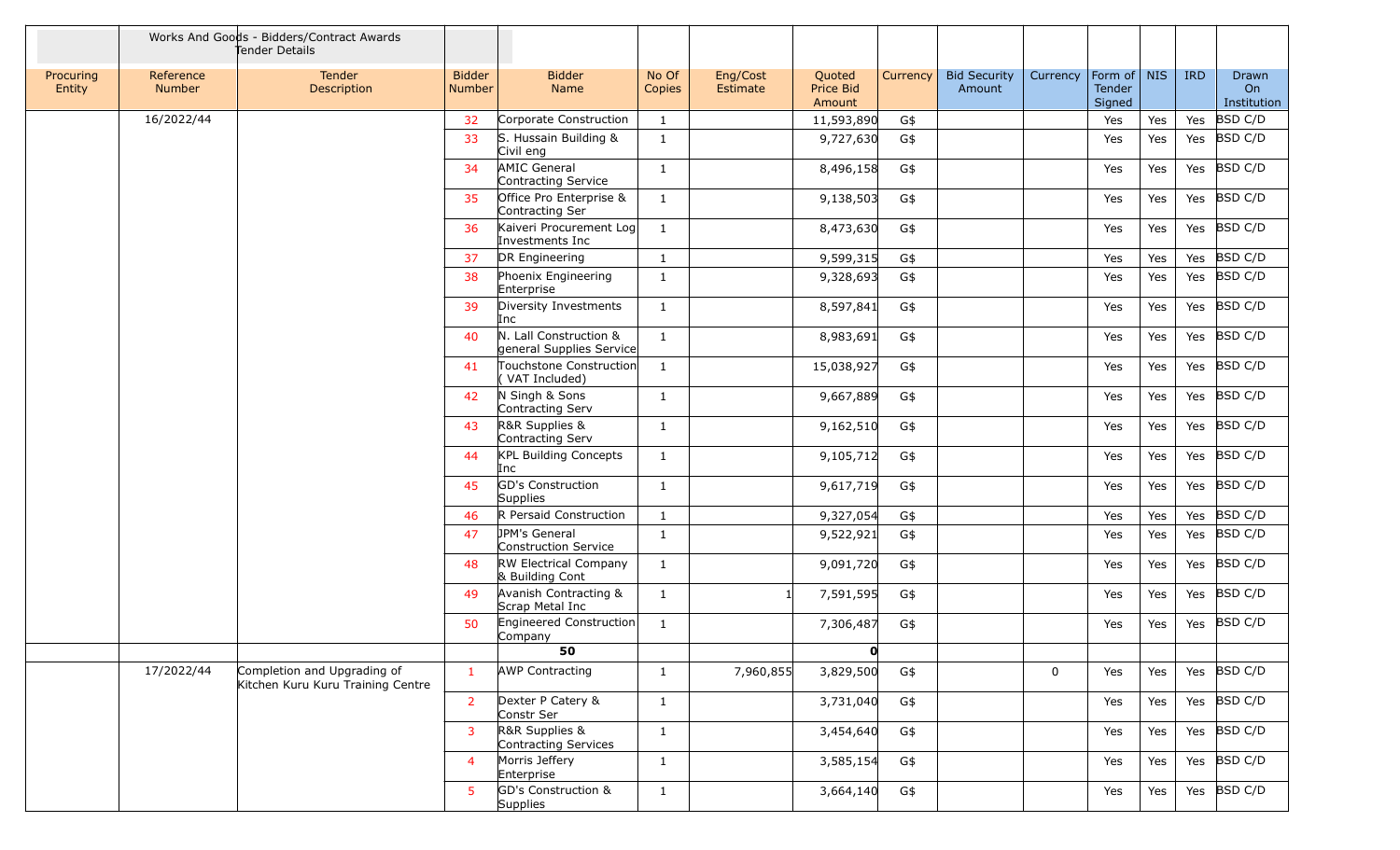|                     |                     | Works And Goods - Bidders/Contract Awards<br>Tender Details |                         |                                                        |                 |                      |                               |                 |                               |          |                                 |     |            |                            |
|---------------------|---------------------|-------------------------------------------------------------|-------------------------|--------------------------------------------------------|-----------------|----------------------|-------------------------------|-----------------|-------------------------------|----------|---------------------------------|-----|------------|----------------------------|
| Procuring<br>Entity | Reference<br>Number | <b>Tender</b><br>Description                                | <b>Bidder</b><br>Number | <b>Bidder</b><br>Name                                  | No Of<br>Copies | Eng/Cost<br>Estimate | Quoted<br>Price Bid<br>Amount | <b>Currency</b> | <b>Bid Security</b><br>Amount | Currency | Form of NIS<br>Tender<br>Signed |     | <b>IRD</b> | Drawn<br>On<br>Institution |
|                     | 17/2022/44          |                                                             | 6                       | N&S General eng &<br>Contracting Serv                  | 1               |                      | 3,751,880                     | G\$             |                               |          | Yes                             | Yes | Yes        | <b>BSD C/D</b>             |
|                     |                     |                                                             | $\overline{7}$          | D&R Construction &<br>machinery rental                 | 1               |                      | 3,380,536                     | G\$             |                               |          | Yes                             | Yes | Yes        | BSD C/D                    |
|                     |                     |                                                             | 8                       | Anil Lalsa Construction                                | -1              |                      | 3,396,200                     | G\$             |                               |          | Yes                             | Yes | Yes        | BSD C/D                    |
|                     |                     |                                                             | -9                      | High Definition<br>Engineering & Cooling               | $\mathbf{1}$    |                      | 3,848,202                     | G\$             |                               |          | Yes                             | Yes |            | Yes BSD C/D                |
|                     |                     |                                                             | 10                      | Phoneix Engineering<br>enterprise                      | $\mathbf{1}$    |                      | 3,519,040                     | G\$             |                               |          | Yes                             | Yes | Yes        | BSD C/D                    |
|                     |                     |                                                             | <b>11</b>               | N Lall Const & Gen<br>supply Service                   | $\mathbf{1}$    |                      | 3,390,930                     | G\$             |                               |          | Yes                             | Yes |            | Yes BSD C/D                |
|                     |                     |                                                             | 12                      | Orancle Wills<br>Contracting Services                  | -1              |                      | 3,364,680                     | G\$             |                               |          | Yes                             | Yes | Yes        | BSD C/D                    |
|                     |                     |                                                             | 13                      | Trevo & Sons Gener<br>Construction Serv                | 1               |                      | 3,427,020                     | G\$             |                               |          | Yes                             | Yes | Yes        | BSD C/D                    |
|                     |                     |                                                             | 14                      | Construct IT                                           | $\mathbf{1}$    |                      | 5,511,980                     | G\$             |                               |          | Yes                             | Yes |            | Yes BSD C/D                |
|                     |                     |                                                             | 15                      | FG Enterprise                                          | $\mathbf{1}$    |                      | 3,565,214                     | G\$             |                               |          | Yes                             | Yes |            | Yes BSD C/D                |
|                     |                     |                                                             | 16                      | Corporate Construction                                 | $\mathbf{1}$    |                      | 3,740,300                     | G\$             |                               |          | Yes                             | Yes |            | Yes BSD C/D                |
|                     |                     |                                                             | 17                      | MR Mohamed R Budna<br>Contracting<br>Establishment     | $\mathbf{1}$    |                      | 3,334,860                     | G\$             |                               |          | Yes                             | Yes | Yes        | BSD C/D                    |
|                     |                     |                                                             | 18                      | Office Pro Enterprise &<br>Contracting Service         | 1               |                      | 3,575,480                     | G\$             |                               |          | Yes                             | Yes | Yes        | <b>BSD Not</b><br>C/D      |
|                     |                     |                                                             | 19                      | EJ&N Gen Construction<br>& Maintenance                 | -1              |                      | 3,328,697                     | G\$             |                               |          | Yes                             | Yes | Yes        | BSD C/D                    |
|                     |                     |                                                             | 20                      | Kaiveri Pro. Log. & Inv<br>Inc                         | 1               |                      | 3,478,740                     | G\$             |                               |          | Yes                             | Yes |            | Yes BSD C/D                |
|                     |                     |                                                             | 21                      | <b>KW Electrical Company</b><br>& building Contractors | -1              |                      | 3,991,200                     | G\$             |                               |          | Yes                             | Yes |            | Yes BSD C/D                |
|                     |                     |                                                             | 22                      | A Bacchus Contracting &<br>Trucking Service            | $\mathbf 0$     |                      | 3,750,000                     | G\$             |                               |          | Yes                             | Yes |            | Yes BSD C/D                |
|                     |                     |                                                             | 23                      | Orin's Supreme<br>Enterprise                           | $\mathbf{1}$    |                      | 3,595,600                     | G\$             |                               |          | Yes                             | Yes | Yes        | BSD C/D                    |
|                     |                     |                                                             | 24                      | VAS Global                                             | 1               |                      | 3,591,745                     | G\$             |                               |          | Yes                             | Yes |            | Yes BSD C/D                |
|                     |                     |                                                             | 25                      | Touchstone<br>Construction                             | -1              |                      | 3,996,260                     | G\$             |                               |          | Yes                             | Yes |            | Yes $ BSD C/D$             |
|                     |                     |                                                             | 26                      | Devcon Construction                                    | $\mathbf{1}$    |                      | 3,427,470                     | G\$             |                               |          | Yes                             | Yes |            | Yes $ BSD C/D$             |
|                     |                     |                                                             | 27                      | Kerri Jarvis                                           | $\mathbf{1}$    |                      | 3,532,685                     | G\$             |                               |          | Yes                             | Yes |            | Yes BSD C/D                |
|                     |                     |                                                             |                         | 27                                                     |                 |                      | 3,328,697                     |                 |                               |          |                                 |     |            |                            |
|                     | 18/2022/44          | Rehabilitation of Fence Weldaad<br>Youth Choice Building    | $\mathbf{1}$            | Devcon Construction &<br>Contracting Serv              | $\mathbf{1}$    | 3,852,500            | 3,088,142                     | G\$             |                               | 0        | Yes                             | Yes |            | Yes BSD C/D                |
|                     |                     |                                                             | $\overline{2}$          | R&S Repair Shop                                        | $\mathbf{1}$    |                      | 3,148,279                     | G\$             |                               |          | Yes                             | Yes |            | Yes BSD C/D                |
|                     |                     |                                                             | $\overline{3}$          | <b>DNS Enterprise</b>                                  |                 |                      | 3,904,340                     | G\$             |                               |          | Yes                             | Yes |            | Yes BSD C/D                |
|                     |                     |                                                             | $\overline{4}$          | Kerri Jarvis                                           | $\mathbf{1}$    |                      | 3,498,517                     | G\$             |                               |          | Yes                             | Yes |            | Yes $ BSD C/D$             |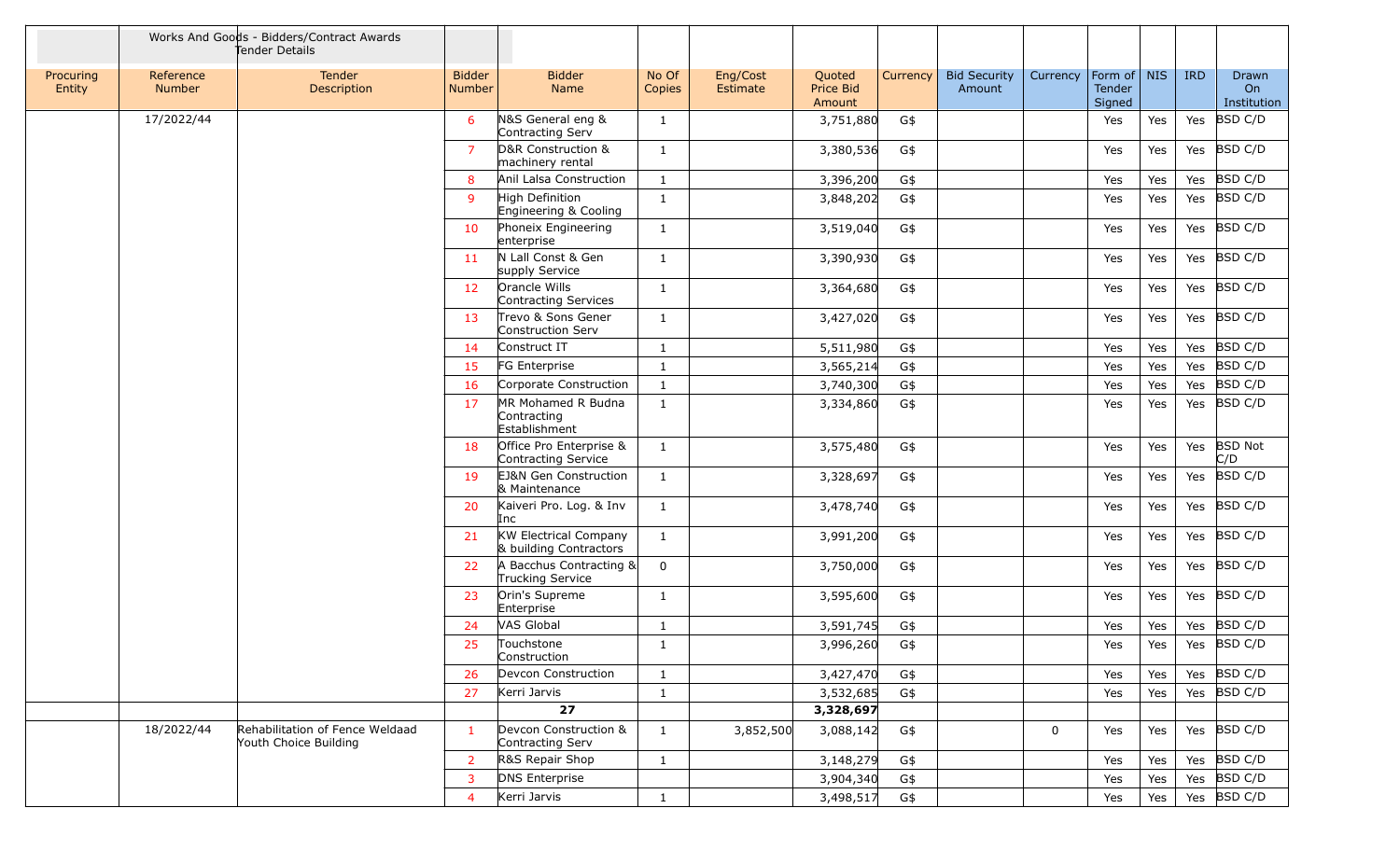|                     |                     | Works And Goods - Bidders/Contract Awards<br>Tender Details |                                |                                                     |                 |                      |                               |          |                               |          |                                 |     |            |                                   |
|---------------------|---------------------|-------------------------------------------------------------|--------------------------------|-----------------------------------------------------|-----------------|----------------------|-------------------------------|----------|-------------------------------|----------|---------------------------------|-----|------------|-----------------------------------|
| Procuring<br>Entity | Reference<br>Number | Tender<br>Description                                       | <b>Bidder</b><br><b>Number</b> | <b>Bidder</b><br>Name                               | No Of<br>Copies | Eng/Cost<br>Estimate | Quoted<br>Price Bid<br>Amount | Currency | <b>Bid Security</b><br>Amount | Currency | Form of NIS<br>Tender<br>Signed |     | <b>IRD</b> | Drawn<br><b>On</b><br>Institution |
|                     | 18/2022/44          |                                                             | 5                              | Construct IT                                        | $\mathbf{1}$    |                      | 3,840,122                     | G\$      |                               |          | Yes                             | Yes | Yes        | <b>BSD C/D</b>                    |
|                     |                     |                                                             | 6                              | BOSdeo engineering<br>Services                      | $\mathbf{1}$    |                      | 4,155,328                     | G\$      |                               |          | Yes                             | Yes | Yes        | <b>BSD C/D</b>                    |
|                     |                     |                                                             | $\overline{7}$                 | RW Electrical Co<br><b>Building Contractors</b>     | 1               |                      | 3,856,424                     | G\$      |                               |          | Yes                             | Yes | Yes        | <b>BSD C/D</b>                    |
|                     |                     |                                                             | 8                              | Associate Investment                                | $\mathbf{1}$    |                      | 3,450,986                     | G\$      |                               |          | Yes                             | Yes | Yes        | BSD C/D                           |
|                     |                     |                                                             | 9                              | Vish Professional<br>Cuttery                        | $\mathbf{1}$    |                      | 3,499,100                     | G\$      |                               |          | Yes                             | Yes | Yes        | <b>BSD C/D</b>                    |
|                     |                     |                                                             | 10                             | EJ&N Gen Construction<br>& maintenance              | $\mathbf{1}$    |                      | 3,838,423                     | G\$      |                               |          | Yes                             | Yes | Yes        | <b>BSD C/D</b>                    |
|                     |                     |                                                             | 11                             | Tripple A Construction &<br>Supplies                | 1               |                      | 3,615,832                     | G\$      |                               |          | Yes                             | Yes | Yes        | <b>BSD C/D</b>                    |
|                     |                     |                                                             | 12                             | EC Modern Designs                                   | 1               |                      | 3,500,970                     | G\$      |                               |          | Yes                             | Yes | Yes        | BSD C/D                           |
|                     |                     |                                                             | 13                             | F4L Construction<br>Services                        | 1               |                      | 3,935,987                     | G\$      |                               |          | Yes                             | Yes | Yes        | <b>BSD C/D</b>                    |
|                     |                     |                                                             | 14                             | D&R Construction &<br>machinery Rental              | 1               |                      | 3,118,899                     | G\$      |                               |          | Yes                             | Yes | Yes        | <b>BSD C/D</b>                    |
|                     |                     |                                                             | 15                             | Morris Jeffery<br>Enterprise                        | $\mathbf{1}$    |                      | 3,229,601                     | G\$      |                               |          | Yes                             | Yes | Yes        | <b>BSD C/D</b>                    |
|                     |                     |                                                             | 16                             | Professional Engineering<br>& Construction Services | $\mathbf{1}$    |                      | 3,624,819                     | G\$      |                               |          | Yes                             | Yes | Yes        | <b>BSD C/D</b>                    |
|                     |                     |                                                             | 17                             | G Hamiltons Builders                                | $\mathbf{1}$    |                      | 3,524,890                     | G\$      |                               |          | Yes                             | Yes | Yes        | <b>BSD C/D</b>                    |
|                     |                     |                                                             | 18                             | Office Pro Enterprise &<br>Contracting Serv         | $\mathbf{1}$    |                      | 3,334,474                     | G\$      |                               |          | Yes                             | Yes | Yes        | <b>BSD Not</b><br>C/D             |
|                     |                     |                                                             | 19                             | <b>V&amp;K Construction Serv</b>                    | 1               |                      | 3,873,210                     | G\$      |                               |          | Yes                             | Yes | Yes        | <b>BSD C/D</b>                    |
|                     |                     |                                                             | 20                             | Kumar Narine Constr<br>Serv                         | $\mathbf{1}$    |                      | 3,915,706                     | G\$      |                               |          | Yes                             | Yes | Yes        | <b>BSD C/D</b>                    |
|                     |                     |                                                             | 21                             | Trevor & Sons Gen<br>Services                       | 1               |                      | 3,297,000                     | G\$      |                               |          | Yes                             | Yes | Yes        | BSD C/D                           |
|                     |                     |                                                             | 22                             | Arjune Construction Inc                             | $\mathbf{1}$    |                      | 7,757,202                     | G\$      |                               |          | Yes                             | Yes | Yes        | BSD C/D                           |
|                     |                     |                                                             | 23                             | Sheldon Contracting<br>Firm                         | $\mathbf{1}$    |                      | 3,421,451                     | G\$      |                               |          | Yes                             | Yes | Yes        | <b>BSD C/D</b>                    |
|                     |                     |                                                             | 24                             | Anil Lalsa Construction                             | $\mathbf{1}$    |                      | 3,930,900                     | G\$      |                               |          | Yes                             | Yes | Yes        | BSD C/D                           |
|                     |                     |                                                             | 25                             | Phoenix Engineering<br>Enteerprise                  | $\mathbf{1}$    |                      | 3,235,045                     | G\$      |                               |          | Yes                             | Yes | Yes        | <b>BSD C/D</b>                    |
|                     |                     |                                                             | 26                             | Touch Stone<br>Construction                         | 1               |                      | 4,767,510                     | G\$      |                               |          | Yes                             | Yes |            | Yes BSD C/D                       |
|                     |                     |                                                             | 27                             | GD's Construction<br>Supplies                       | $\mathbf{1}$    |                      | 3,597,264                     | G\$      |                               |          | Yes                             | Yes |            | Yes BSD C/D                       |
|                     |                     |                                                             | 28                             | Coporate Construction                               | $\mathbf{1}$    |                      | 3,685,979                     | G\$      |                               |          | Yes                             | Yes | Yes        | BSD C/D                           |
|                     |                     |                                                             | 29                             | DBL Group                                           | $\mathbf{1}$    |                      | 3,412,739                     | G\$      |                               |          | Yes                             | Yes |            | Yes BSD C/D                       |
|                     |                     |                                                             | 30                             | R&R Supplies &<br>Contracting Services              | $\mathbf{1}$    |                      | 3,403,400                     | G\$      |                               |          | Yes                             | Yes |            | Yes BSD C/D                       |
|                     |                     |                                                             | 31                             | EchoSmart Contracts<br>Services                     | $\mathbf{1}$    |                      | 5,954,000                     | G\$      |                               |          | Yes                             | Yes |            | Yes BSD C/D                       |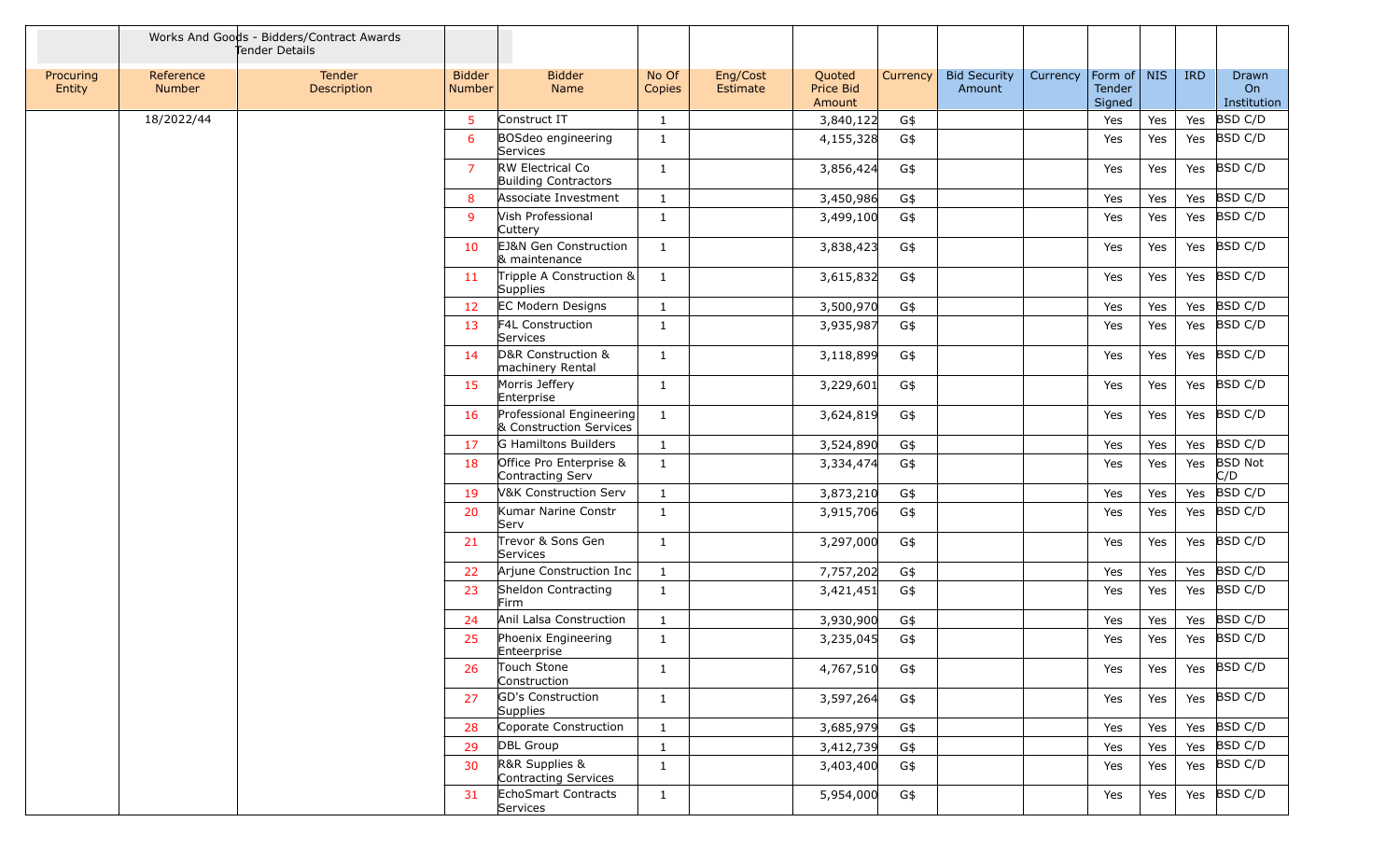|                     |                            | Works And Goods - Bidders/Contract Awards<br>Tender Details      |                                |                                                       |                 |                      |                               |          |                               |          |                                   |     |            |                            |
|---------------------|----------------------------|------------------------------------------------------------------|--------------------------------|-------------------------------------------------------|-----------------|----------------------|-------------------------------|----------|-------------------------------|----------|-----------------------------------|-----|------------|----------------------------|
| Procuring<br>Entity | Reference<br><b>Number</b> | Tender<br>Description                                            | <b>Bidder</b><br><b>Number</b> | <b>Bidder</b><br>Name                                 | No Of<br>Copies | Eng/Cost<br>Estimate | Quoted<br>Price Bid<br>Amount | Currency | <b>Bid Security</b><br>Amount | Currency | Form of   NIS<br>Tender<br>Signed |     | <b>IRD</b> | Drawn<br>On<br>Institution |
|                     | 18/2022/44                 |                                                                  | 32                             | N&S General<br>EngContracting<br>Services             | 1               |                      | 3,587,100                     | G\$      |                               |          | Yes                               | Yes | Yes        | BSD C/D                    |
|                     |                            |                                                                  | 33                             | Ramu Construction                                     | $\mathbf{1}$    |                      | 3,558,937                     | G\$      |                               |          | Yes                               | Yes | Yes        | BSD C/D                    |
|                     |                            |                                                                  |                                | 33                                                    |                 |                      | 3,088,142                     |          |                               |          |                                   |     |            |                            |
|                     | 19/2022/44                 | Completion of Training Building<br>Phase 2 Vryman's Erven Centre | $\mathbf{1}$                   | G hamiltons Builders                                  | $\mathbf{1}$    |                      | 5,433,350                     | G\$      |                               | $USD$ \$ | Yes                               | Yes | Yes        | BSD C/D                    |
|                     |                            |                                                                  | $\overline{2}$                 | <b>EC Modern Designs</b>                              | $\mathbf{1}$    |                      | 5,444,800                     | G\$      |                               |          | Yes                               | Yes | Yes        | BSD C/D                    |
|                     |                            |                                                                  | 3                              | EJ&N General<br>Construction &<br>maintenance         | $\mathbf{1}$    |                      | 6,188,000                     | G\$      |                               |          | Yes                               | Yes | Yes        | BSD C/D                    |
|                     |                            |                                                                  | $\overline{4}$                 | A Mohabir & Son<br>Supermarket &<br>Hardware          | 1               |                      | 5,329,940                     | G\$      |                               |          | Yes                               | Yes | Yes        | BSD C/D                    |
|                     |                            |                                                                  | 5                              | <b>DNS Enterprise</b>                                 | $\mathbf{1}$    |                      | 6,272,000                     | G\$      |                               |          | Yes                               | Yes | Yes        | BSD C/D                    |
|                     |                            |                                                                  | 6                              | Xylem enterprise                                      | -1              |                      | 5,674,100                     | G\$      |                               |          | Yes                               | Yes | Yes        | BSD C/D                    |
|                     |                            |                                                                  | $\overline{7}$                 | Express Enterprise                                    | $\mathbf{1}$    |                      | 4,777,100                     | G\$      |                               |          | Yes                               | Yes | Yes        | BSD C/D                    |
|                     |                            |                                                                  | 8                              | Office Pro Enterprise &<br>Contracting Ser            | $\mathbf{1}$    |                      | 5,533,781                     | G\$      |                               |          | Yes                               | Yes | Yes        | BSD C/D                    |
|                     |                            |                                                                  | 9                              | Anil Lalsa Contruction                                | $\mathbf{1}$    |                      | 5,914,850                     | G\$      |                               |          | Yes                               | Yes | Yes        | <b>BSD C/D</b>             |
|                     |                            |                                                                  | 10                             | RW Electrical Co &<br><b>Building Contractors</b>     | $\mathbf{1}$    |                      | 6,212,000                     | G\$      |                               |          | Yes                               | Yes | Yes        | BSD C/D                    |
|                     |                            |                                                                  | 11                             | Singh's Brother<br>Contracting Services               | $\mathbf{1}$    |                      | 5,046,030                     | G\$      |                               |          | Yes                               | Yes | Yes        | BSD C/D                    |
|                     |                            |                                                                  | 12                             | Dundas Construction<br>Inc                            | 1               |                      | 3,973,500                     | G\$      |                               |          | Yes                               | Yes | Yes        | BSD C/D                    |
|                     |                            |                                                                  | 13                             | Basdeo Engineering<br>Service                         | 0               |                      | 6,870,325                     | G\$      |                               |          | Yes                               | Yes | Yes        | BSD C/D                    |
|                     |                            |                                                                  | 14                             | JR Engineering<br>Solutions                           | -1              |                      | 5,496,380                     | G\$      |                               |          | Yes                               | Yes | Yes        | BSD C/D                    |
|                     |                            |                                                                  | <b>15</b>                      | A&J Construction<br>Services                          | $\mathbf{1}$    |                      | 6,161,400                     | G\$      |                               |          | Yes                               | Yes | Yes        | BSD C/D                    |
|                     |                            |                                                                  | 16                             | R&P Construction                                      | $\mathbf{1}$    |                      | 5,941,400                     | G\$      |                               |          | Yes                               | Yes | Yes        | BSD C/D                    |
|                     |                            |                                                                  | 17                             | Phoenix Engineering<br>Enterprise                     | $\mathbf{1}$    |                      | 5,334,500                     | G\$      |                               |          | Yes                               | Yes | Yes        | BSD C/D                    |
|                     |                            |                                                                  | 18                             | R&S Repair Shop                                       | $\mathbf{1}$    |                      | 3,493,600                     | G\$      |                               |          | Yes                               | Yes | Yes        | BSD C/D                    |
|                     |                            |                                                                  | -19                            | N&S General<br>Engineering &<br>Constraction Services | $\mathbf{1}$    |                      | 6,177,200                     | G\$      |                               |          | Yes                               | Yes | Yes        | BSD C/D                    |
|                     |                            |                                                                  | 20                             | <b>KPL Building Concepts</b><br>Inc                   | $\mathbf{1}$    |                      | 5,662,500                     | G\$      |                               |          | Yes                               | Yes | Yes        | BSD C/D                    |
|                     |                            |                                                                  | 21                             | Tripple A Construction &<br>Supplies                  | $\mathbf{1}$    |                      | 6,395,500                     | G\$      |                               |          | Yes                               | Yes |            | Yes BSD C/D                |
|                     |                            |                                                                  | 22                             | DBL Group                                             | $\mathbf{1}$    |                      | 5,858,880                     | G\$      |                               |          | Yes                               | Yes |            | Yes $ BSD C/D$             |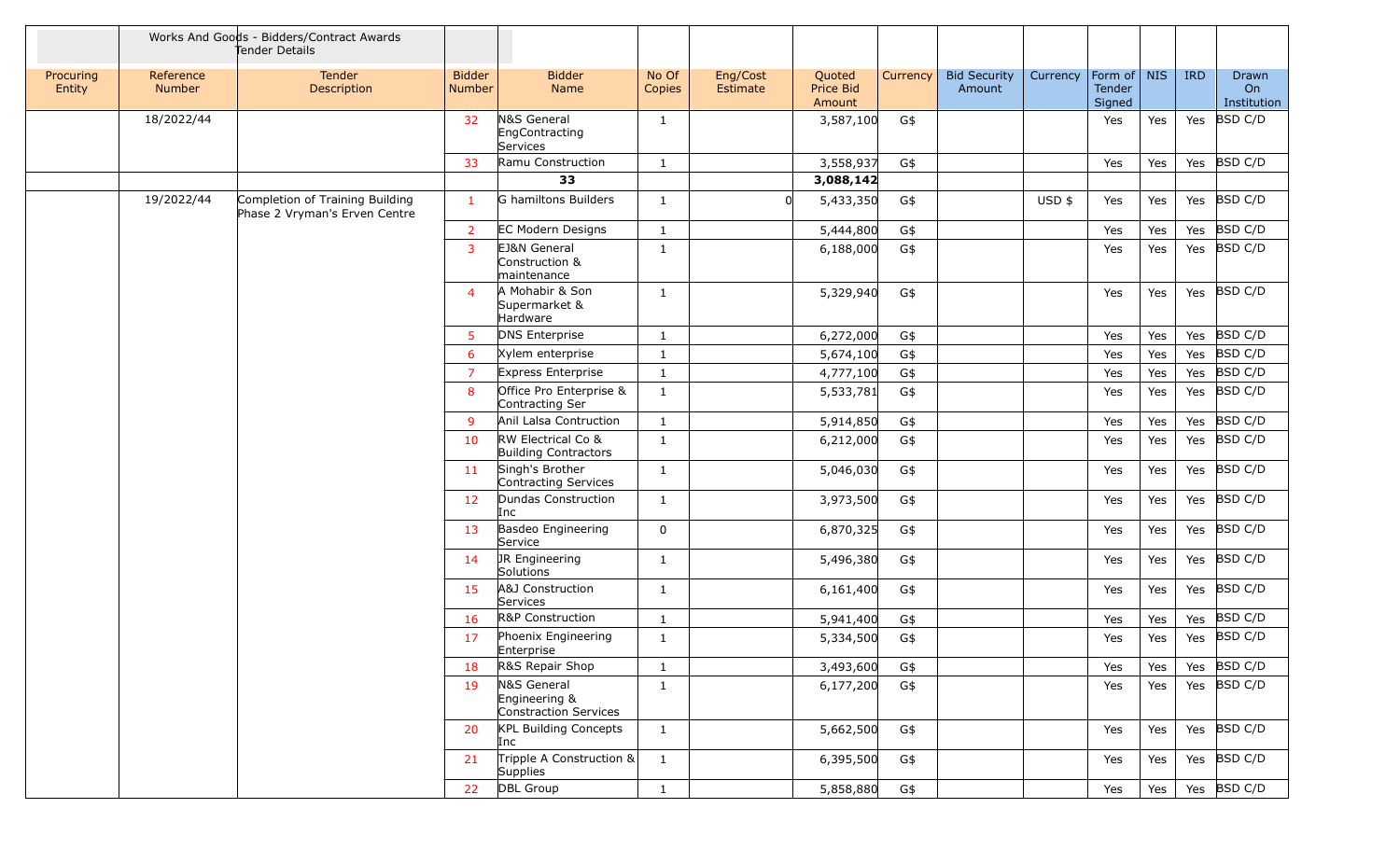|                     |                     | Works And Goods - Bidders/Contract Awards<br>Tender Details             |                                |                                                    |                 |                      |                               |          |                               |          |                                 |     |            |                            |
|---------------------|---------------------|-------------------------------------------------------------------------|--------------------------------|----------------------------------------------------|-----------------|----------------------|-------------------------------|----------|-------------------------------|----------|---------------------------------|-----|------------|----------------------------|
| Procuring<br>Entity | Reference<br>Number | <b>Tender</b><br>Description                                            | <b>Bidder</b><br><b>Number</b> | <b>Bidder</b><br>Name                              | No Of<br>Copies | Eng/Cost<br>Estimate | Quoted<br>Price Bid<br>Amount | Currency | <b>Bid Security</b><br>Amount | Currency | Form of NIS<br>Tender<br>Signed |     | <b>IRD</b> | Drawn<br>On<br>Institution |
|                     | 19/2022/44          |                                                                         | 23                             | D&P Construction &<br>machinery Rental             | 1               |                      | 4,975,850                     | G\$      |                               |          | Yes                             | Yes | Yes        | <b>BSD C/D</b>             |
|                     |                     |                                                                         | 24                             | A&E Construction &<br>Supply Serv                  | $\mathbf{1}$    |                      | 5,134,376                     | G\$      |                               |          | Yes                             | Yes | Yes        | BSD C/D                    |
|                     |                     |                                                                         | 25                             | F4L Construction & Serv                            | $\mathbf{1}$    |                      | 6,437,590                     | G\$      |                               |          | Yes                             | Yes | Yes        | <b>BSD C/D</b>             |
|                     |                     |                                                                         | 26                             | Professional engineering<br>& Construction Service | 1               |                      | 5,871,100                     | G\$      |                               |          | Yes                             | Yes | Yes        | BSD C/D                    |
|                     |                     |                                                                         | 27                             | Ramu Construction                                  | $\mathbf{1}$    |                      | 4,104,190                     | G\$      |                               |          | Yes                             | Yes | Yes        | BSD C/D                    |
|                     |                     |                                                                         | 28                             | <b>RNS Construction</b><br>Services Inc            | $\mathbf{1}$    |                      | 2,956,800                     | G\$      |                               |          | Yes                             | Yes | Yes        | <b>BSD C/D</b>             |
|                     |                     |                                                                         | 29                             | Sawa Investment                                    | $\mathbf{1}$    |                      | <sup>0</sup>                  |          |                               |          | No                              | Yes | Yes        | <b>BSD C/D</b>             |
|                     |                     |                                                                         | 30                             | Trevor & Son general<br>Construction Serv          | $\mathbf{1}$    |                      | 5,355,800                     | G\$      |                               |          | Yes                             | Yes | Yes        | <b>BSD C/D</b>             |
|                     |                     |                                                                         | 31                             | Vish Professional<br>Cultering Serv                | $\mathbf{1}$    |                      | 4,814,260                     | G\$      |                               |          | Yes                             | Yes | Yes        | BSD C/D                    |
|                     |                     |                                                                         |                                | 31                                                 |                 |                      | O                             |          |                               |          |                                 |     |            |                            |
|                     | 20/2022/44          | Upgrading of Data Operations<br>Laboratory Kuru Kuru Training<br>Centre | -1                             | EJ&N General<br>Construction &<br>maintenance      | -1              | 7,960,856            | 6,540,948                     | G\$      |                               | 0        | Yes                             | Yes | Yes        | BSD C/D                    |
|                     |                     |                                                                         | $\overline{2}$                 | FG Enterprise                                      | $\mathbf{1}$    |                      | 7,170,251                     | G\$      |                               |          | Yes                             | Yes | Yes        | BSD C/D                    |
|                     |                     |                                                                         | 3                              | Dexter P Catering &<br>Construction Serv           | $\mathbf{1}$    |                      | 6,398,304                     | G\$      |                               |          | Yes                             | Yes | Yes        | <b>BSD C/D</b>             |
|                     |                     |                                                                         | $\overline{4}$                 | Singh & Son<br>Construction                        | -1              |                      | 7,761,248                     | G\$      |                               |          | Yes                             | Yes | Yes        | BSD C/D                    |
|                     |                     |                                                                         | 5 <sup>1</sup>                 | kaiveri Procurement Log<br>$8$ Inv Inc             | $\mathbf{1}$    |                      | 7,560,078                     | G\$      |                               |          | Yes                             | Yes | Yes        | BSD C/D                    |
|                     |                     |                                                                         | 6                              | Phoenix Engineering<br>Ent                         | 1               |                      | 3,943,984                     | G\$      |                               |          | Yes                             | Yes | Yes        | BSD C/D                    |
|                     |                     |                                                                         | $\overline{7}$                 | VAS Global                                         | $\mathbf{1}$    |                      | 7,089,181                     | G\$      |                               |          | Yes                             | Yes | Yes        | BSD C/D                    |
|                     |                     |                                                                         | 8                              | T&A Lumber Yard &<br>Contracting Serv              | $\mathbf{1}$    |                      | 7,720,515                     | G\$      |                               |          | Yes                             | Yes | Yes        | BSD C/D                    |
|                     |                     |                                                                         | 9                              | Devcon Const &<br>Contracting Ser                  | $\mathbf{1}$    |                      | 656,139                       | G\$      |                               |          | Yes                             | Yes | Yes        | <b>BSD C/D</b>             |
|                     |                     |                                                                         | 10                             | Orin Supreme<br>Enterprise                         | 1               |                      | 7,308,609                     | G\$      |                               |          | Yes                             | Yes | Yes        | BSD C/D                    |
|                     |                     |                                                                         | 11                             | V&K COnstruction<br>Service                        | $\mathbf{1}$    |                      | 7,715,859                     | G\$      |                               |          | Yes                             | Yes | Yes        | BSD C/D                    |
|                     |                     |                                                                         | 12                             | RW Electrical & Building<br>Contractor             | $\mathbf{1}$    |                      | 7,788,308                     | G\$      |                               |          | Yes                             | Yes |            | Yes $ BSD C/D $            |
|                     |                     |                                                                         | 13                             | D&R Construction &<br>machinery Rental             | $\mathbf{1}$    |                      | 6,572,288                     | G\$      |                               |          | Yes                             | Yes |            | Yes BSD C/D                |
|                     |                     |                                                                         | 14                             | Trevor & Son General<br>Constr Serv                | $\mathbf{1}$    |                      | 8,104,305                     | G\$      |                               |          | Yes                             | Yes |            | Yes BSD C/D                |
|                     |                     |                                                                         | 15                             | High Definition<br>Engineering & Cooling           | $\mathbf{1}$    |                      | 7,700,374                     | G\$      |                               |          | Yes                             | Yes |            | Yes $ BSD C/D$             |
|                     |                     |                                                                         | 16                             | Corporate Constr                                   | $\mathbf{1}$    |                      | 6,967,783                     | G\$      |                               |          | Yes                             | Yes |            | Yes $ BSD C/D$             |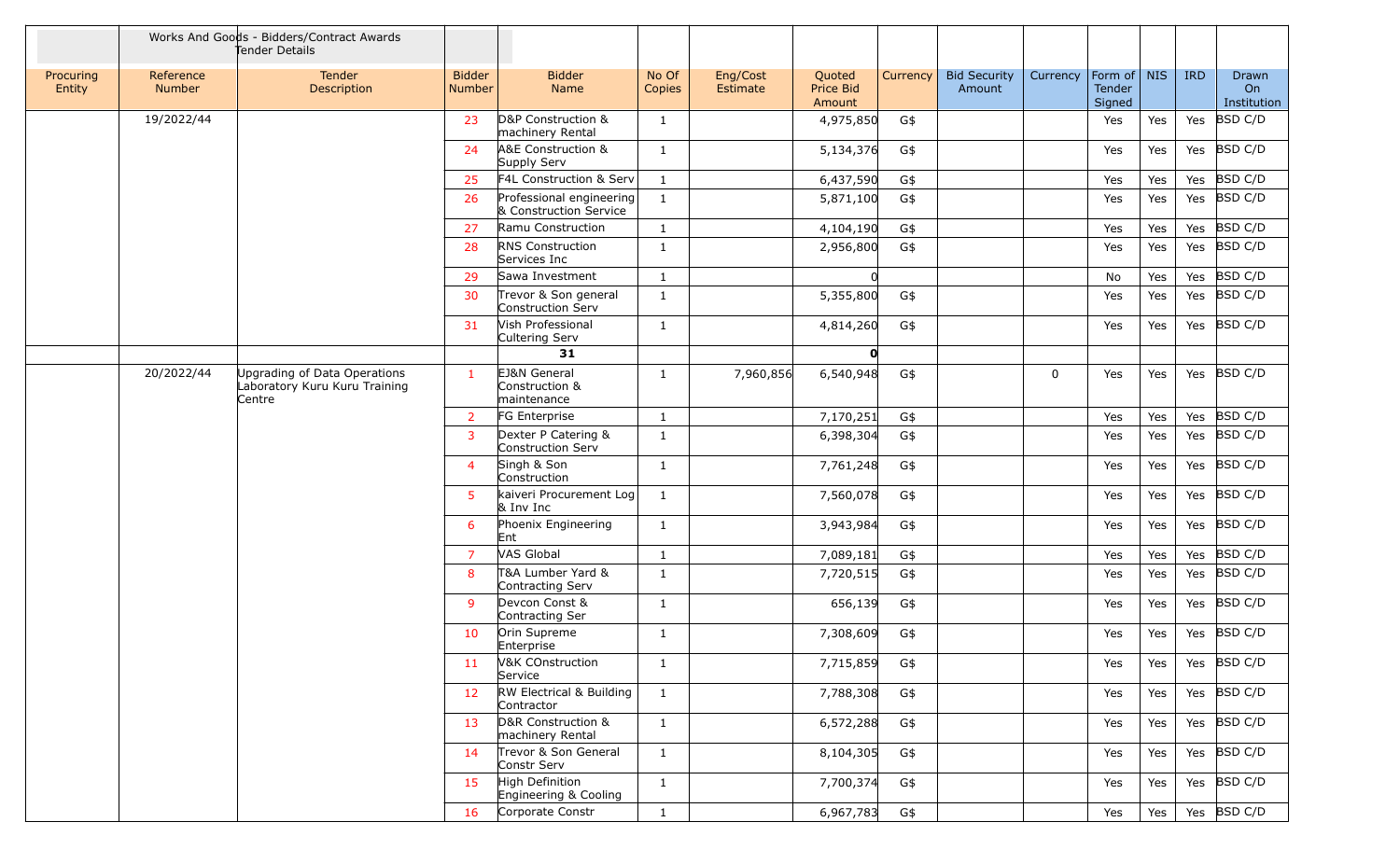|                          |                     | Works And Goods - Bidders/Contract Awards<br>Tender Details     |                         |                                                 |                 |                      |                               |                 |                               |             |                                   |     |            |                            |
|--------------------------|---------------------|-----------------------------------------------------------------|-------------------------|-------------------------------------------------|-----------------|----------------------|-------------------------------|-----------------|-------------------------------|-------------|-----------------------------------|-----|------------|----------------------------|
| Procuring<br>Entity      | Reference<br>Number | Tender<br>Description                                           | <b>Bidder</b><br>Number | <b>Bidder</b><br>Name                           | No Of<br>Copies | Eng/Cost<br>Estimate | Quoted<br>Price Bid<br>Amount | <b>Currency</b> | <b>Bid Security</b><br>Amount | Currency    | Form of   NIS<br>Tender<br>Signed |     | <b>IRD</b> | Drawn<br>On<br>Institution |
|                          | 20/2022/44          |                                                                 | 17                      | N Lall Construction &<br>Gen Supply Serv        | 1               |                      | 6,861,001                     | G\$             |                               |             | Yes                               | Yes | Yes        | <b>BSD C/D</b>             |
|                          |                     |                                                                 | 18                      | TouchStone<br>Construction                      | 1               |                      | 8,244,510                     | G\$             |                               |             | Yes                               | Yes | Yes        | <b>BSD C/D</b>             |
|                          |                     |                                                                 | 19                      | A Bacchus Contracting &<br>Trucking Serv        | 1               |                      | 7,535,000                     | G\$             |                               |             | Yes                               | Yes | Yes        | <b>BSD C/D</b>             |
|                          |                     |                                                                 | 20                      | <b>KPC Building Concepts</b><br>inc             | 1               |                      | 6,693,698                     | G\$             |                               |             | Yes                               | Yes | Yes        | <b>BSD C/D</b>             |
|                          |                     |                                                                 | 21                      | Construct it                                    | 1               |                      | 7,596,831                     | G\$             |                               |             | Yes                               | Yes | Yes        | BSD C/D                    |
|                          |                     |                                                                 | 22                      | GD's Const & Supply                             | 1               |                      | 6,320,930                     | G\$             |                               |             | Yes                               | Yes | Yes        | BSD C/D                    |
|                          |                     |                                                                 |                         | 22                                              |                 |                      | 656,139                       |                 |                               |             |                                   |     |            |                            |
|                          | 21/2022/44          | Asphalting of Parking Lot at National<br>Track and Field Centre | $\mathbf{1}$            | D&R Construction &<br>machinery Rental          | $\mathbf{1}$    | 19,993,410           | 19,340,175                    | G\$             |                               | $\mathbf 0$ | Yes                               | Yes | Yes $ 0 $  |                            |
|                          |                     |                                                                 | $\overline{2}$          | Archie & son Stone &<br>sand Supply             | $\mathbf{1}$    |                      | 12,601,900                    | G\$             | 252,038                       | G\$         | Yes                               | Yes | Yes        | Caricom                    |
|                          |                     |                                                                 | $\overline{3}$          | S&K Constr Consult<br>Serv & gen Sup Inc        | $\overline{2}$  |                      | 25,566,600                    | G\$             | 511,332                       | G\$         | Yes                               | Yes | Yes        | Caricom                    |
|                          |                     |                                                                 | $\overline{4}$          | <b>JPM's General Constr &amp;</b><br>Eng Serv q | 1               |                      | 19,715,850                    | G\$             | 398,000                       | G\$         | Yes                               | Yes | Yes        | Caricom                    |
|                          |                     |                                                                 | 5.                      | GD's Construction &<br>supplies                 | 1               |                      | 21,531,300                    | G\$             |                               |             | Yes                               | Yes | Yes        |                            |
|                          |                     |                                                                 | 6                       | ECS Constr & general<br><b>Supplies</b>         | 1               |                      | 17,315,384                    | G\$             | 346,320                       | G\$         | Yes                               | Yes | Yes        | Assuria                    |
|                          |                     |                                                                 | 7                       | Broadway Eng &<br>Consulant                     | 1               |                      | 24,476,360                    | G\$             | 489,525                       | G\$         | Yes                               | Yes | Yes        | Diamond                    |
|                          |                     |                                                                 | 8                       | Avinash Contracting &<br>Scrap Metal Inc        | 1               |                      | 21,484,100                    | G\$             | 1,700,000                     | G\$         | Yes                               | Yes | Yes        | Caricom                    |
|                          |                     |                                                                 | 9                       | Dundas Construction<br>Inc                      | $\overline{2}$  |                      | 19,883,090                    | G\$             | 397,661                       | G\$         | Yes                               | Yes | Yes        | Caricom                    |
|                          |                     |                                                                 | 10                      | Engineering<br>Construction Company             | 1               |                      | 14,799,680                    | G\$             | 295,993                       | G\$         | Yes                               | Yes | Yes        | Caricom                    |
|                          |                     |                                                                 | 11                      | Arjune Constr Inc                               | $\overline{2}$  |                      | 19,241,790                    | G\$             | 384,825                       | G\$         | Yes                               | Yes | Yes        | Assuira                    |
|                          |                     |                                                                 | 12                      | K Ramdial Constru<br>Service                    | 1               |                      | 15,711,900                    | G\$             | 314,238                       | G\$         | Yes                               | Yes | Yes        | Caricom                    |
|                          |                     |                                                                 | 13                      | NP Investment                                   | -1              |                      | 25,979,900                    | G\$             | 519,598                       | G\$         | Yes                               | Yes |            | Yes Premier                |
|                          |                     |                                                                 | 14                      | K&P Project<br>Management Inc                   | 2               |                      | 23,924,080                    | G\$             | 478,482                       | G\$         | Yes                               | Yes | Yes        | Premier                    |
|                          |                     |                                                                 | 15                      | A&N Enterprise                                  | 2               |                      | 31,170,780                    | G\$             | 623,420                       | G\$         | Yes                               | Yes | Yes        | Assuira                    |
|                          |                     |                                                                 |                         | 15                                              |                 |                      | 12,601,900                    |                 |                               |             |                                   |     |            |                            |
| Ministry of<br>Education | 36/2022/40          | Re-Construction of St. Gabriel's<br>Nursery School              | 1                       | S&K Constr Consult Ser<br>& Gen Supplies Inc    | $\overline{2}$  | 63,297,308           | 79,730,648                    | G\$             | 1,594,613                     | G\$         | Yes                               | Yes | Yes        | Caricom                    |
|                          |                     |                                                                 | 2                       | R Kissoon Contracting<br>Service                | $\overline{2}$  |                      | 128,816,940                   | G\$             | 2,600,000                     | G\$         | Yes                               | Yes | Yes        | GTM                        |
|                          |                     |                                                                 | $\mathbf{3}$            | R Persaud Construction                          | $\overline{2}$  |                      | 59,037,143                    | G\$             | 1,264,000                     | G\$         | Yes                               | Yes |            | Yes Nafico                 |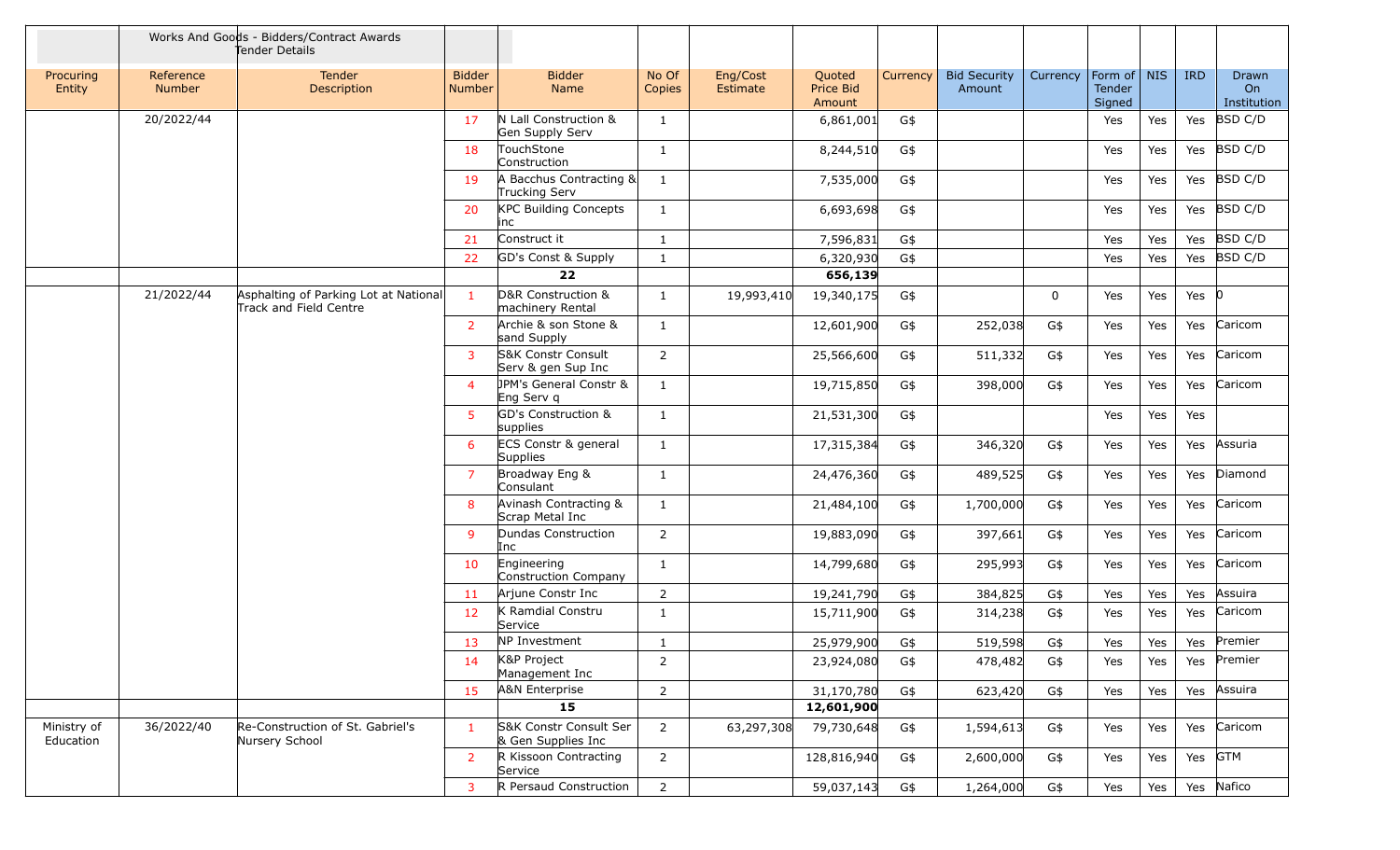|                     |                     | Works And Goods - Bidders/Contract Awards<br>Tender Details                                                                                  |                                |                                                  |                 |                      |                               |                |                               |          |                                   |            |            |                            |
|---------------------|---------------------|----------------------------------------------------------------------------------------------------------------------------------------------|--------------------------------|--------------------------------------------------|-----------------|----------------------|-------------------------------|----------------|-------------------------------|----------|-----------------------------------|------------|------------|----------------------------|
| Procuring<br>Entity | Reference<br>Number | Tender<br>Description                                                                                                                        | <b>Bidder</b><br><b>Number</b> | <b>Bidder</b><br>Name                            | No Of<br>Copies | Eng/Cost<br>Estimate | Quoted<br>Price Bid<br>Amount | Currency       | <b>Bid Security</b><br>Amount | Currency | Form of   NIS<br>Tender<br>Signed |            | <b>IRD</b> | Drawn<br>On<br>Institution |
|                     | 36/2022/40          |                                                                                                                                              | $\overline{4}$                 | N&S general<br>Engineering Contracting<br>Serv   | 2               |                      | 65,851,800                    | G\$            | 1,317,036                     | G\$      | Yes                               | Yes        | Yes        | Caricom                    |
|                     |                     |                                                                                                                                              | $5^{\circ}$                    | Trevon David<br>Construction Service             | $\overline{2}$  |                      | 60,134,440                    | G\$            | 1,220,000                     | G\$      | Yes                               | Yes        | Yes        | Assuira                    |
|                     |                     |                                                                                                                                              | 6                              | kwall Ramdeen General<br>Constr & office Furnit  | 2               |                      | 68,228,921                    | G\$            | 1,364,578                     | G\$      | Yes                               | Yes        | Yes        | Assuira                    |
|                     |                     |                                                                                                                                              |                                | 6                                                |                 |                      | 59,037,143                    |                |                               |          |                                   |            |            |                            |
|                     | 37/2022/40          | Design, Supply, Installation and<br>Commissioning of Solar Photovoltaic<br>Systems at Aishalton and Karasabai<br>Learning Channel Facilities | $\mathbf{1}$                   | <b>K&amp;P Electrical Services</b><br>& supplies | 2               |                      | 6,680,500                     | G\$            | 154,265                       | G\$      | Yes                               | <b>Yes</b> | Yes        | Premier                    |
|                     |                     |                                                                                                                                              | $\overline{2}$                 | Gafsons                                          | $\overline{2}$  |                      | 48,699,989                    | G\$            | 1,000,000                     | G\$      | Yes                               | Yes        | Yes        | RBL                        |
|                     |                     |                                                                                                                                              |                                | $\overline{2}$                                   |                 |                      | 6,680,500                     |                |                               |          |                                   |            |            |                            |
|                     | 38/2022/40          | Supply, Delivery, Installation and<br>Testing of Tools and Equipment-<br>Essequibo Technical institute                                       | $\mathbf{1}$                   | Meditron Inc                                     | $\overline{2}$  |                      | 62,539,316                    | G\$            | 1,250,786                     | G\$      | Yes                               | Yes        | Yes        | Diamond                    |
|                     |                     |                                                                                                                                              | $\overline{2}$                 | Caribbean Solutions                              | 2               |                      | 46,018,322                    | G\$            | 920,367                       | G\$      | Yes                               | Yes        | Yes        | <b>RBL</b>                 |
|                     |                     |                                                                                                                                              | $\overline{3}$                 | the Hardware Depot                               | 2               |                      | 86,509,419                    | G\$            | 1,730,188                     | G\$      | Yes                               | Yes        | Yes        | Nafico                     |
|                     |                     |                                                                                                                                              | $\overline{4}$                 | S&K Constr Consult Ser<br>& Gen Sup Inc          | $\overline{2}$  |                      | 9,266,413                     | G\$            | 200,000                       | G\$      | Yes                               | Yes        | Yes        | Caricom                    |
|                     |                     |                                                                                                                                              | $5^{\circ}$                    | Technocon Investment                             | $\overline{2}$  |                      | 70,026,152                    | G\$            | 1,430,700                     | G\$      | Yes                               | Yes        | Yes        | Assuira                    |
|                     |                     |                                                                                                                                              | 6                              | <b>SKm Pharmaceuticals</b>                       | 2               |                      | 85,957,940                    | G\$            | 1,900,000                     | G\$      | Yes                               | Yes        | Yes        | Assuira                    |
|                     |                     |                                                                                                                                              | $\overline{7}$                 | Platinum Sales and<br>Services                   | $\overline{2}$  |                      | 272,473,200                   | G\$            | 2,836,220                     | G\$      | Yes                               | Yes        | Yes        | Caricom                    |
|                     |                     |                                                                                                                                              | 8                              | western Scientific Co<br>Ltd                     | 2               |                      | 38,944                        | $USD$ \$       | 3,150,000                     | G\$      | Yes                               | Yes        | Yes        | Assuira                    |
|                     |                     |                                                                                                                                              | 9                              | General Distributors                             | 2               |                      | 49,043,190                    | G\$            | 1,000,000                     | G\$      | Yes                               | Yes        | Yes        | Caricom                    |
|                     |                     |                                                                                                                                              |                                | 9                                                |                 |                      | 38,944                        |                |                               |          |                                   |            |            |                            |
|                     | 39/2022/40          | Supply, Delivery, Installation and<br>Testing of tools and Equipment-<br>Leonora Technical Vocational<br>Training Centre                     | $\mathbf{1}$                   | Netcom                                           | 2               |                      | 49,439,520                    | G\$            | 1,000,000                     | G\$      | Yes                               | Yes        | Yes        | Diamond                    |
|                     |                     |                                                                                                                                              | $\overline{2}$                 | Meditron inc                                     | $\overline{2}$  |                      | 52,986,950                    | G\$            | 1,059,739                     | G\$      | Yes                               | Yes        |            | Yes Diamond                |
|                     |                     |                                                                                                                                              | 3                              | Platinum Sales and<br>Services                   | 2               |                      | 141,811,000                   | G\$            | 8,000,000                     | G\$      | Yes                               | Yes        | Yes        | Caricom                    |
|                     |                     |                                                                                                                                              | $\overline{4}$                 | western Scientific<br>Company Ltd                | $\overline{2}$  |                      |                               | 175,047 USD \$ | 903,000                       | G\$      | Yes                               | Yes        |            | Yes Premier                |
|                     |                     |                                                                                                                                              | 5                              | The hardware Depot                               | $\overline{2}$  |                      | 51,011,676                    | G\$            | 1,020,234                     | G\$      | Yes                               | Yes        | Yes        | Premier                    |
|                     |                     |                                                                                                                                              | 6                              | <b>SKM Pharamaceuticals</b>                      | $\overline{2}$  |                      | 69,105,953                    | G\$            | 1,382,119                     | G\$      | Yes                               | Yes        | Yes        | Assuria                    |
|                     |                     |                                                                                                                                              | $\overline{7}$                 | Arkda Imports &<br>hardware Sup                  | 2               |                      | 78,342,936                    | G\$            | 1,566,859                     | G\$      | Yes                               | Yes        | Yes        | Premier                    |
|                     |                     |                                                                                                                                              | 8                              | General Distributors                             | $\overline{2}$  |                      | 39,446,978                    | G\$            | 1,000,000                     | G\$      | Yes                               | Yes        | Yes        | Caricom                    |
|                     |                     |                                                                                                                                              |                                | 8                                                |                 |                      | 175,047                       |                |                               |          |                                   |            |            |                            |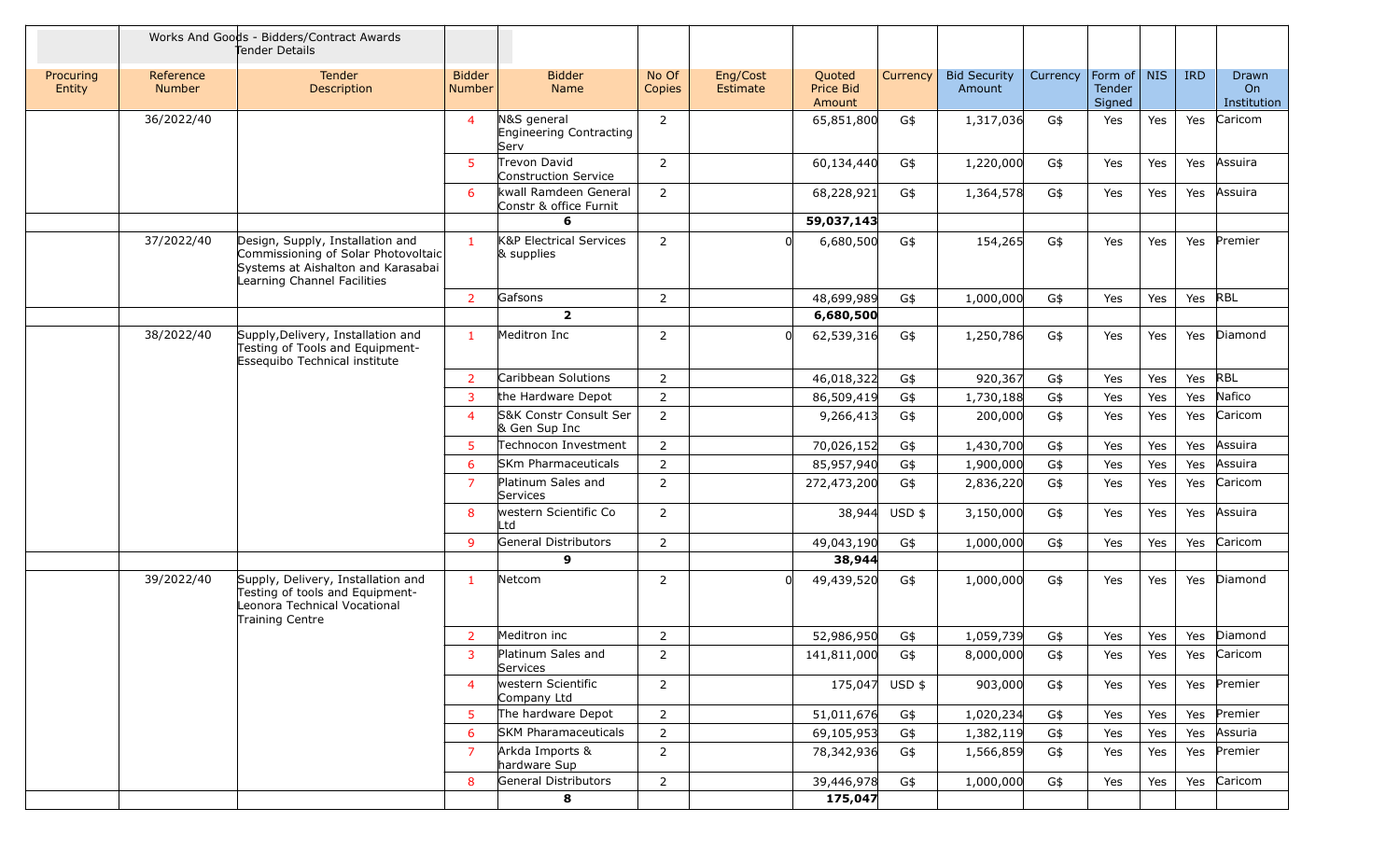|                             |                            | Works And Goods - Bidders/Contract Awards<br>Tender Details                                                                                                                                                                                                                    |                                |                                                    |                 |                      |                               |          |                               |          |                                 |            |            |                                            |
|-----------------------------|----------------------------|--------------------------------------------------------------------------------------------------------------------------------------------------------------------------------------------------------------------------------------------------------------------------------|--------------------------------|----------------------------------------------------|-----------------|----------------------|-------------------------------|----------|-------------------------------|----------|---------------------------------|------------|------------|--------------------------------------------|
| Procuring<br>Entity         | Reference<br><b>Number</b> | Tender<br><b>Description</b>                                                                                                                                                                                                                                                   | <b>Bidder</b><br><b>Number</b> | <b>Bidder</b><br>Name                              | No Of<br>Copies | Eng/Cost<br>Estimate | Quoted<br>Price Bid<br>Amount | Currency | <b>Bid Security</b><br>Amount | Currency | Form of NIS<br>Tender<br>Signed |            | <b>IRD</b> | Drawn<br>On<br>Institution                 |
|                             | 40/2022/40                 | Electrical Upgrade and Minor Civil<br>Works- UG Turkeyen                                                                                                                                                                                                                       | $\mathbf{1}$                   | N balgobin & Sons<br>Contracting Ser & Elec<br>Sup | 2               | 17,500,000           | 15,664,225                    | G\$      | 313,285                       | G\$      | Yes                             | Yes        | Yes        | Assuira                                    |
|                             |                            |                                                                                                                                                                                                                                                                                | $\overline{2}$                 | K&P electrical Ser &<br>Supplies                   | $\overline{2}$  |                      | 21,486,360                    | G\$      | 509,727                       | G\$      | Yes                             | Yes        | Yes        | premier                                    |
|                             |                            |                                                                                                                                                                                                                                                                                | $\overline{3}$                 | R Persid Construction                              | $\overline{2}$  |                      | 14,595,168                    | G\$      | 350,000                       | G\$      | Yes                             | Yes        | Yes        | Nafico                                     |
|                             |                            |                                                                                                                                                                                                                                                                                | $\overline{4}$                 | JR Engineering Solutions                           | $\overline{2}$  |                      | 15,638,070                    | G\$      | 320,000                       | G\$      | Yes                             | Yes        | Yes        | Diamond                                    |
|                             |                            |                                                                                                                                                                                                                                                                                | 5                              | Webster's Engineering &<br>Consult                 | $\overline{2}$  |                      | 15,777,969                    | G\$      | 500,000                       | G\$      | Yes                             | Yes        | Yes        | Assuria                                    |
|                             |                            |                                                                                                                                                                                                                                                                                | 6                              | A plus Consulting & gen<br>Ser Inc                 | $\overline{2}$  |                      | 30,946,419                    | G\$      | 618,928                       | G\$      | Yes                             | Yes        | Yes        | Diamond                                    |
|                             |                            |                                                                                                                                                                                                                                                                                |                                | 6                                                  |                 |                      | 14,595,168                    |          |                               |          |                                 |            |            |                                            |
|                             | 41/2022/40                 | <b>GSEIP- Electrical Works-The</b><br>Completion of Electrical works at the<br>general Secondary School- Good<br>Hope                                                                                                                                                          | $\mathbf{1}$                   | Cummings Electrical<br>Company Ltd                 | 3               | 117,401,301          | 82,061,014                    | G\$      | 4,200,000                     | G\$      | Yes                             | <b>Yes</b> | Yes        | Nafico                                     |
|                             |                            |                                                                                                                                                                                                                                                                                |                                | $\mathbf{1}$                                       |                 |                      | 82,061,014                    |          |                               |          |                                 |            |            |                                            |
| Ministry of<br>Public Works | 42/2022/31                 | MARAD- Docking and Rehabilitation<br>of Vessels Lot 1: Docking and<br>Rehabilitation of M.L DAVID P, Lot<br>$ 2:$ Docking and Rehabilitation of M.L<br>THOMPSON, Lot 3: Docking and<br>Rehabilitation of BARGE SEAMANG<br>Lot 4: Docking and Rehabilitation of<br>SPILT BARAGE | $\mathbf{1}$                   | Dockyard Lot 4                                     |                 | 49,624,000           | 64,444,113                    | G\$      | 744,540                       | G\$      | Yes                             | Yes        | Yes        | Premier                                    |
|                             |                            |                                                                                                                                                                                                                                                                                | $\mathbf{1}$                   | Dockyard Lot 3                                     |                 | 149,821,000          | 183,550,699                   | G\$      | 2,247,315                     | G\$      | Yes                             | Yes        | Yes        | Premier                                    |
|                             |                            |                                                                                                                                                                                                                                                                                | $\mathbf{1}$                   | Dockyard Lot 2                                     |                 | 24,939,000           | 35,353,254                    | G\$      | 374,085                       | G\$      | Yes                             | Yes        | Yes        | Premier                                    |
|                             |                            |                                                                                                                                                                                                                                                                                | $\mathbf{1}$                   | Dockyard Lot 1                                     | 2               | 19,563,800           | 23,214,340                    | G\$      | 293,457                       | G\$      | Yes                             | Yes        | Yes        | Premier                                    |
|                             |                            |                                                                                                                                                                                                                                                                                | $\overline{2}$                 | Guyana National<br>Industries Lot 4                |                 |                      |                               |          |                               |          | No                              | Yes        | Yes        | Completed<br>but Not<br>Signed             |
|                             |                            |                                                                                                                                                                                                                                                                                | $\overline{2}$                 | Guyana National<br>Industries Lot 3                |                 |                      |                               |          |                               |          | No.                             | Yes        | Yes        | Completed<br>but Not<br>Signed             |
|                             |                            |                                                                                                                                                                                                                                                                                | $\overline{2}$                 | Guyana National<br>Industries Lot 2                |                 |                      | 24,593,184                    | G\$      | 374,085                       | G\$      | Yes                             | Yes        | Yes        | nafico                                     |
|                             |                            |                                                                                                                                                                                                                                                                                | $\overline{2}$                 | Guyana National<br>Industries Lot 1                |                 |                      | 17,716,961                    | G\$      | 293,457                       | G\$      | Yes                             | Yes        | Yes        | Nafico                                     |
|                             |                            |                                                                                                                                                                                                                                                                                | 3                              | Builders Supplies Lot 4                            |                 |                      |                               |          | 744,540                       | G\$      | No                              | Yes        | Yes        | Caricom<br>Completed<br>but Not<br>Signed) |
|                             |                            |                                                                                                                                                                                                                                                                                | $\overline{4}$                 | Gopie Investments Inc<br>Lot 4                     |                 |                      | 51,926,000                    | G\$      | 744,540                       | G\$      | Yes                             | Yes        | Yes        | Premier                                    |
|                             |                            |                                                                                                                                                                                                                                                                                | $\overline{4}$                 | Gopie Investments Inc<br>Lot <sub>3</sub>          |                 |                      | 17,120,000                    | G\$      | 2,247,315                     | G\$      | Yes                             | Yes        | Yes        | Premier                                    |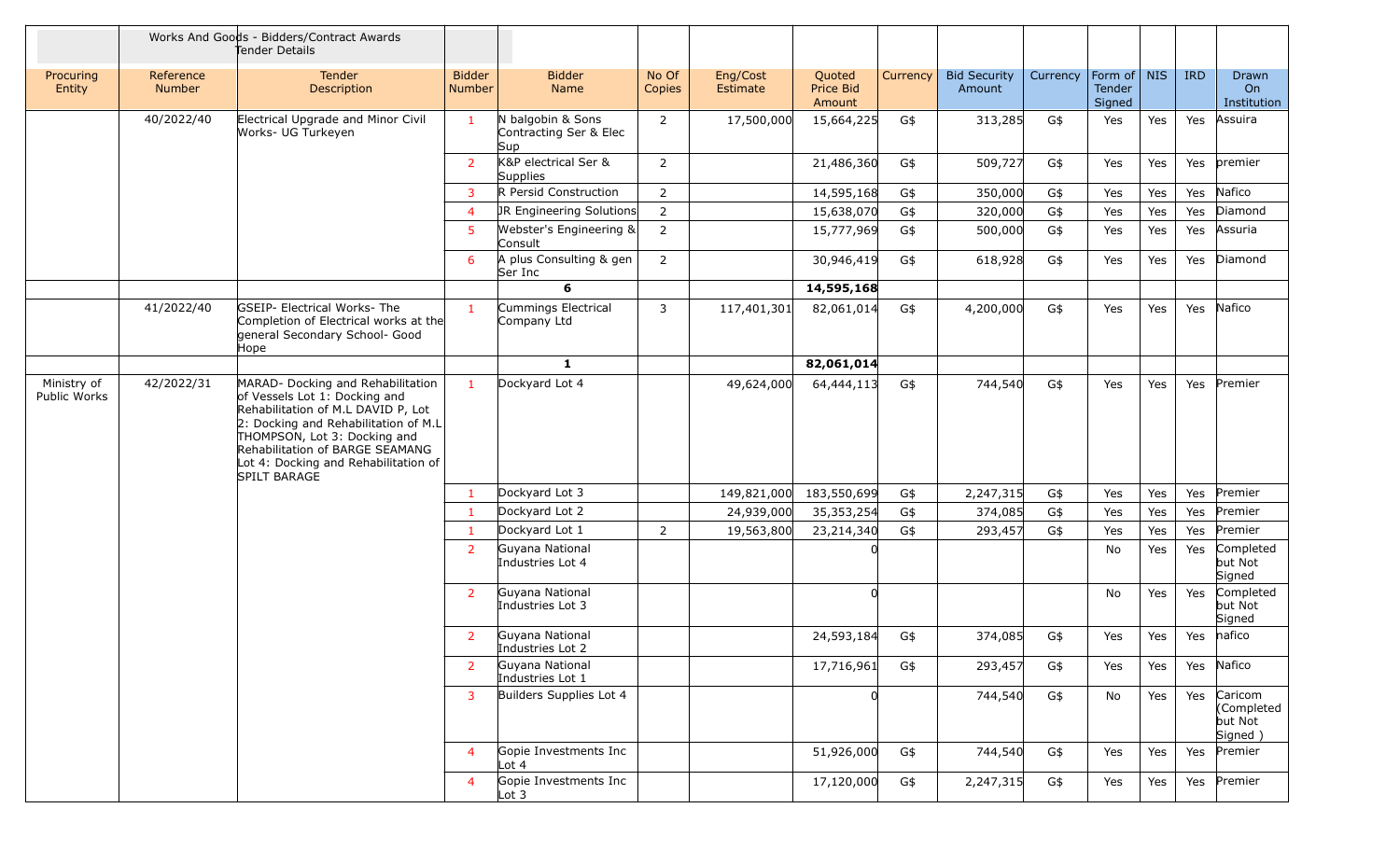|                                        |                                                                                                             | Works And Goods - Bidders/Contract Awards<br>Tender Details                 |                                                   |                                                     |                 |                      |                               |          |                               |          |                                   |     |            |                            |
|----------------------------------------|-------------------------------------------------------------------------------------------------------------|-----------------------------------------------------------------------------|---------------------------------------------------|-----------------------------------------------------|-----------------|----------------------|-------------------------------|----------|-------------------------------|----------|-----------------------------------|-----|------------|----------------------------|
| Procuring<br>Entity                    | Reference<br><b>Number</b>                                                                                  | Tender<br>Description                                                       | <b>Bidder</b><br>Number                           | <b>Bidder</b><br><b>Name</b>                        | No Of<br>Copies | Eng/Cost<br>Estimate | Quoted<br>Price Bid<br>Amount | Currency | <b>Bid Security</b><br>Amount | Currency | Form of   NIS<br>Tender<br>Signed |     | <b>IRD</b> | Drawn<br>On<br>Institution |
|                                        | 42/2022/31                                                                                                  |                                                                             | $\overline{4}$                                    | Gopie Investments Inc<br>Lot $2$                    |                 |                      | 25,546,700                    | G\$      | 374,085                       | G\$      | Yes                               | Yes | Yes        | Premier                    |
|                                        |                                                                                                             |                                                                             | $\overline{4}$                                    | Gopie Investments Inc<br>$\lfloor \cot 1 \rfloor$   |                 |                      | 19,554,480                    | G\$      | 293,457                       | G\$      | Yes                               | Yes | Yes        | Premier                    |
|                                        |                                                                                                             |                                                                             |                                                   | 13                                                  |                 |                      | $\mathbf{0}$                  |          |                               |          |                                   |     |            |                            |
| 50/2022/40<br>Ministry of<br>Education | GSEIP- External Works- The<br>Completion of External Works at the<br>General Secondary School- Good<br>Hope | $\mathbf{1}$                                                                | K&P Project Man Inc &<br>K&P Elect Serv (Joint V) | $\mathbf 0$                                         | 72,128,037      | 60,408,942           | G\$                           | 700,000  | G\$                           | Yes      | Yes                               | Yes | Premier    |                            |
|                                        |                                                                                                             |                                                                             | $\overline{2}$                                    | R. Kisson Contracting<br>Service                    | 3               |                      | 63,139,872                    | G\$      | 700,000                       | G\$      | Yes                               | Yes | Yes        | <b>GTM</b>                 |
|                                        |                                                                                                             |                                                                             | 3                                                 | Z&H Invesment Inc                                   | $\mathbf{1}$    |                      | 54,624,238                    | G\$      | 700,000                       | G\$      | Yes                               | Yes | Yes        | Caricom                    |
|                                        |                                                                                                             |                                                                             |                                                   | 3                                                   |                 |                      | 54,624,238                    |          |                               |          |                                   |     |            |                            |
| Ministry of<br>Public Works            | 54/2022/31                                                                                                  | MARAD- Construction of Beacons<br>(Wooden-Small With steel Top<br>Structure | $\mathbf{1}$                                      | Ivor Allen Lot 1                                    | 2               | 82,622,584           | 81,092,990                    | G\$      | 1,239,000                     | G\$      | Yes                               | Yes | Yes        | Assuira                    |
|                                        |                                                                                                             |                                                                             | $\mathbf{1}$                                      | Ivor Allen Lot 2                                    |                 | 99,940,588           | 98,183,030                    | G\$      | 1,498,000                     | G\$      | Yes                               | Yes | Yes        | Assuria                    |
|                                        |                                                                                                             |                                                                             | $\overline{2}$                                    | S. Maraj Contracting<br>Service Lot 2               |                 |                      | 86,431,950                    | G\$      | 1,498,000                     | G\$      | Yes                               | Yes | Yes        | Assuria                    |
|                                        |                                                                                                             |                                                                             | $2^{\circ}$                                       | S. Maraj Contracting<br>Service Lot 1               | $\overline{2}$  |                      | 74,045,950                    | G\$      | 1,239,000                     | G\$      | Yes                               | Yes | Yes        | Assuira                    |
|                                        |                                                                                                             |                                                                             | 3                                                 | S. Jagmohan Const &<br>gen Supplies Lot 1           | $\overline{2}$  |                      | 79,961,475                    | G\$      | 1,239,000                     | G\$      | Yes                               | Yes | Yes        | Premier                    |
|                                        |                                                                                                             |                                                                             | $\overline{3}$                                    | S. Jagmohan Const &<br>gen Supplies Lot 2           |                 |                      | 94,503,475                    | G\$      | 1,498,000                     | G\$      | Yes                               | Yes | Yes        | Premier                    |
|                                        |                                                                                                             |                                                                             | $\overline{4}$                                    | Yunaz Civil Building<br>Constr Lot 2                | $\overline{2}$  |                      | 98,408,200                    | G\$      | 1,498,000                     | G\$      | Yes                               | Yes | Yes        | Caricom                    |
|                                        |                                                                                                             |                                                                             | $\overline{4}$                                    | Yunaz Civil Building<br>Constr Lot 1                | $\overline{2}$  |                      | 81,794,600                    | G\$      | 1,239,000                     | G\$      | Yes                               | Yes | Yes        | Caricom                    |
|                                        |                                                                                                             |                                                                             | 5                                                 | Arjune Construction Inc<br>$\lfloor \cot 2 \rfloor$ |                 |                      | 64,658,025                    | G\$      | 1,498,000                     | G\$      | Yes                               | Yes | Yes        | Assuira                    |
|                                        |                                                                                                             |                                                                             | 5                                                 | Arjune Construction Inc<br>Lot <sub>1</sub>         | $\overline{2}$  |                      | 52,371,393                    | G\$      | 1,239,000                     | G\$      | Yes                               | Yes | Yes        | Assuria                    |
|                                        |                                                                                                             |                                                                             | 6                                                 | RN Construction Lot 2                               |                 |                      | 90,010,500                    | G\$      | 1,498,000                     | G\$      | Yes                               | Yes | Yes        | Caricom                    |
|                                        |                                                                                                             |                                                                             | 6                                                 | <b>RN</b> Construction Lot 1                        | 2               |                      | 79,601,500                    | G\$      | 1,239,000                     | G\$      | Yes                               | Yes | Yes        | Caricom                    |
|                                        |                                                                                                             |                                                                             | $\overline{7}$                                    | Ken & Sons<br>Transportation Service<br>Lot 1       | $\overline{2}$  |                      | 63,412,690                    | G\$      | 1,239,000                     | G\$      | Yes                               | Yes | Yes        | Diamond                    |
|                                        |                                                                                                             |                                                                             | $\overline{7}$                                    | Ken & Sons<br>Transportation Service<br>Lot 2       |                 |                      | 74,717,940                    | G\$      | 1,498,000                     | G\$      | Yes                               | Yes | Yes        | Diamond                    |
|                                        |                                                                                                             |                                                                             | 8                                                 | Roopan Ramator<br>Investment Lot 2                  |                 |                      | 92,612,300                    | G\$      | 1,498,000                     | G\$      | Yes                               | Yes | Yes        | Assuria                    |
|                                        |                                                                                                             |                                                                             | 8                                                 | Roopan Ramator<br>Investment Lot 1                  | 2               |                      | 77,589,051                    | G\$      | 1,239,000                     | G\$      | Yes                               | Yes | Yes        | Assuria                    |
|                                        |                                                                                                             |                                                                             | 9                                                 | Khan's Enterprise Lot 2                             | 2               |                      | 96,663,106                    | G\$      | 1,498,000                     | G\$      | Yes                               | Yes | Yes        | Assuira                    |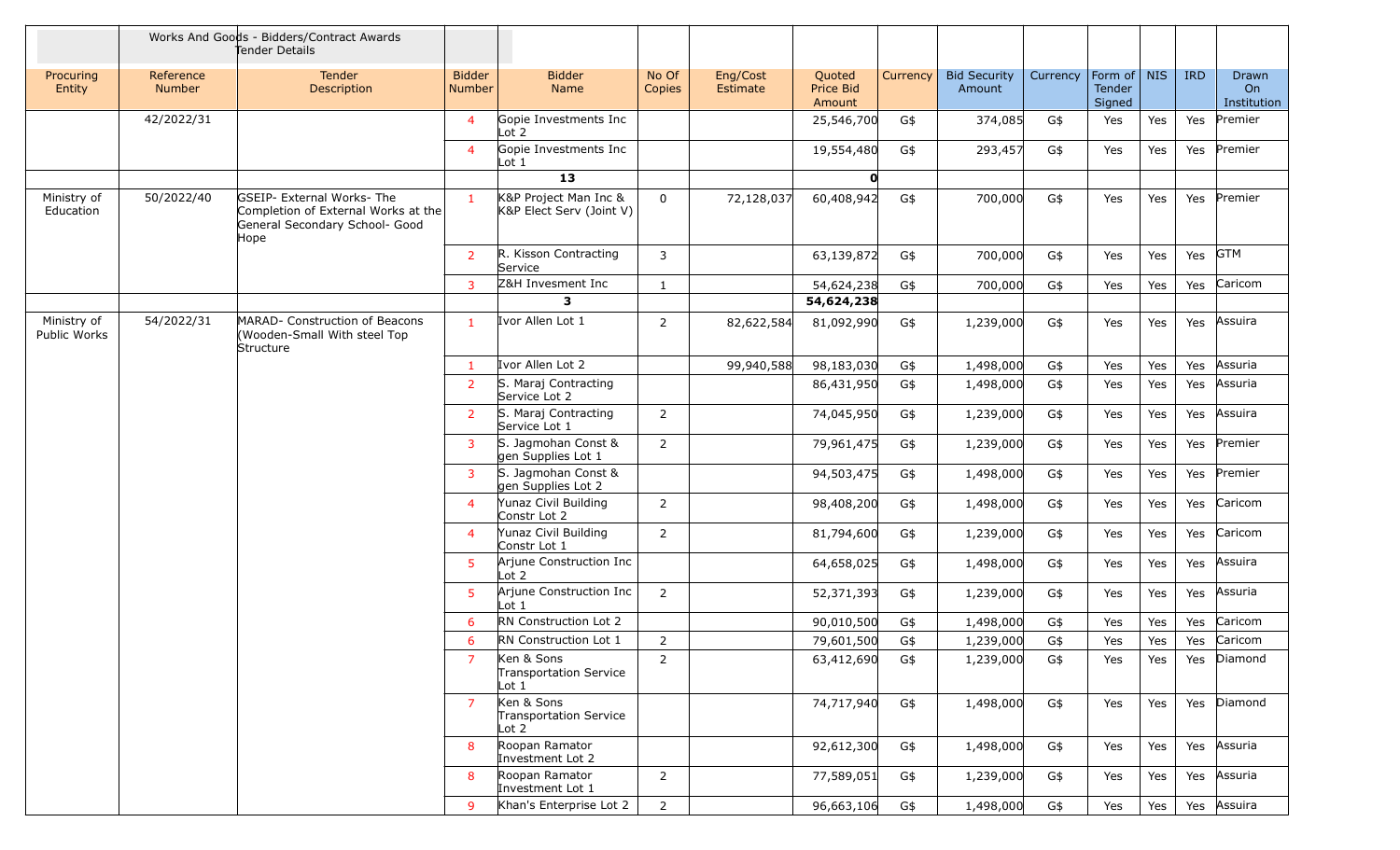|                             |                            | Works And Goods - Bidders/Contract Awards<br>Tender Details                                        |                                |                                                                           |                 |                      |                               |          |                               |          |                                   |     |            |                              |
|-----------------------------|----------------------------|----------------------------------------------------------------------------------------------------|--------------------------------|---------------------------------------------------------------------------|-----------------|----------------------|-------------------------------|----------|-------------------------------|----------|-----------------------------------|-----|------------|------------------------------|
| Procuring<br>Entity         | Reference<br><b>Number</b> | Tender<br>Description                                                                              | <b>Bidder</b><br><b>Number</b> | <b>Bidder</b><br>Name                                                     | No Of<br>Copies | Eng/Cost<br>Estimate | Quoted<br>Price Bid<br>Amount | Currency | <b>Bid Security</b><br>Amount | Currency | Form of   NIS<br>Tender<br>Signed |     | <b>IRD</b> | Drawn<br>On<br>Institution   |
|                             | 54/2022/31                 |                                                                                                    | 9                              | Khan's Enterprise Lot 1                                                   | 2               |                      | 80,564,440                    | G\$      | 1,239,000                     | G\$      | Yes                               | Yes | Yes        | Assuira                      |
|                             |                            |                                                                                                    |                                | 18                                                                        |                 |                      | 52,371,393                    |          |                               |          |                                   |     |            |                              |
| Ministry of<br>Home Affairs | 59/2022/51                 | Procurement of Mini Bus Ambulance,<br>office Equipment & Furniture Lot<br>1-2- Guyana Fire Service | $\mathbf{1}$                   | Starcomm Office<br>Furniture Lot 2                                        | -1              |                      | 5,762,700                     | G\$      | 115,254                       | G\$      | Yes                               | Yes | Yes        | demerara<br>Bank, BSD<br>C/S |
|                             |                            |                                                                                                    | $\overline{2}$                 | Supergrahics Lot 2                                                        |                 |                      | 5,273,500                     |          |                               |          | Yes                               | Yes | Yes        | Premier                      |
|                             |                            |                                                                                                    | $\overline{2}$                 | Supergrahics Lot 1                                                        | 1               |                      |                               |          | 110,000                       | G\$      | Yes                               | Yes | Yes        | Premier(Sign<br>Not Comp)    |
|                             |                            |                                                                                                    | 3                              | <b>RRT</b> Enterprise & Auto<br>Sales Lot 1                               | $\overline{2}$  |                      | 19,655,000                    | G\$      | 393,100                       | G\$      | Yes                               | Yes | Yes        | Premier                      |
|                             |                            |                                                                                                    | $\overline{4}$                 | Car Care Enterprise Lot                                                   | 1               |                      | 11,600,000                    | G\$      | 232,000                       | G\$      | Yes                               | Yes | Yes        | Citizen Bank                 |
|                             |                            |                                                                                                    | $5^{\circ}$                    | regal Stationery &<br>Computer Centre Lot 2                               | 2               |                      | 4,149,600                     | G\$      | 582,992                       | G\$      | Yes                               | Yes | Yes        | assuira                      |
|                             |                            |                                                                                                    | 6                              | <b>Express Electronics</b><br>Document Centre & Gen<br>$\vert \vert$ ot 2 | $\mathbf{1}$    |                      | 5,688,000                     | G\$      | 113,700                       | G\$      | Yes                               | Yes | Yes        | Nafico                       |
|                             |                            |                                                                                                    | $\overline{7}$                 | the Hardware Depot Lot                                                    | $\overline{2}$  |                      | 7,265,000                     | G\$      | 145,300                       | G\$      | Yes                               | Yes | Yes        | Diamond                      |
|                             |                            |                                                                                                    | 8                              | FH Computer & Gen<br>Mercheretize Lot 2                                   |                 |                      | 5,471,000                     | G\$      |                               |          | Yes                               | Yes | Yes        | Assuira                      |
|                             |                            |                                                                                                    | 8                              | FH Computer & Gen<br>Mercheretize Lot 1                                   | -1              |                      | 24,000,000                    | G\$      | 589,420                       | G\$      | Yes                               | Yes | Yes        | assuira                      |
|                             |                            |                                                                                                    | 9                              | <b>S&amp;K Constr Consult</b><br>Serv & Gen Sup Inc Lot                   | 1               |                      | 11,433,718                    | G\$      | 228,674                       | G\$      | Yes                               | Yes | Yes        | Caricom                      |
|                             |                            |                                                                                                    | 10                             | Meditron Inc Lot 1                                                        | 1               |                      | 23,980,000                    | G\$      | 479,600                       | G\$      | Yes                               | Yes | Yes        | Diamond                      |
|                             |                            |                                                                                                    | 11                             | <b>SKM Pharmaceuticals</b><br>$\lfloor \cot 2 \rfloor$                    | 1               |                      | 14,590,870                    | G\$      | 291,817                       | G\$      | Yes                               | Yes | Yes        | Assuria                      |
|                             |                            |                                                                                                    | 12                             | Massy Motors Guyana<br>Ltd Lot 1                                          | $\mathbf{1}$    |                      | 27,800,000                    | G\$      | 556,000                       | G\$      | Yes                               | Yes | Yes        | <b>RBL</b>                   |
|                             |                            |                                                                                                    | 13                             | Laparkan Trading<br>Guyana Co Ltd lot 2                                   | $\overline{2}$  |                      | 4,716,800                     | G\$      | 94,336                        | G\$      | Yes                               | Yes | Yes        | <b>GTM</b>                   |
|                             |                            |                                                                                                    | 14                             | Netcom Lot 2                                                              | $\overline{2}$  |                      | 9,462,000                     | G\$      | 212,000                       | G\$      | Yes                               | Yes | Yes        | Diamond                      |
|                             |                            |                                                                                                    | 15                             | H Danraj & son wood<br>Working & Gen Supplies<br>$\lfloor \cot 2 \rfloor$ | $\mathbf{1}$    |                      | 7,240,500                     | G\$      | 144,810                       | G\$      | Yes                               | Yes | Yes        | Caricom                      |
|                             |                            |                                                                                                    | 16                             | Ele's Trading &<br>hardware Lot 1                                         | $\overline{2}$  |                      | 4,992,000                     | G\$      | 99,840                        | G\$      | Yes                               | Yes | Yes        | Assuria                      |
|                             |                            |                                                                                                    | 17                             | Car Clean enterprise Lot                                                  | $\mathbf{1}$    |                      | 23,800,000                    | G\$      | 500,000                       | G\$      | Yes                               | Yes | Yes        | hand in<br>Hand              |
|                             |                            |                                                                                                    | 18                             | Jumbo Service Station                                                     | $\mathbf{1}$    |                      | 19,500,000                    | G\$      | 390,000                       | G\$      | Yes                               | Yes | Yes        | Nafico                       |
|                             |                            |                                                                                                    |                                | 20                                                                        |                 |                      | $\mathbf{o}$                  |          |                               |          |                                   |     |            |                              |
| Ministry of<br>Public Works | 61/2022/31                 | Procurement of heavy-duty vehicles<br>Lot $1-3$                                                    | $\mathbf{1}$                   | Jumbo Jet Auto Sales<br>$\lfloor \cot 3 \rfloor$                          |                 |                      | 15,300,000                    | G\$      | 300,000                       | G\$      | Yes                               | Yes | Yes        | Nafico                       |